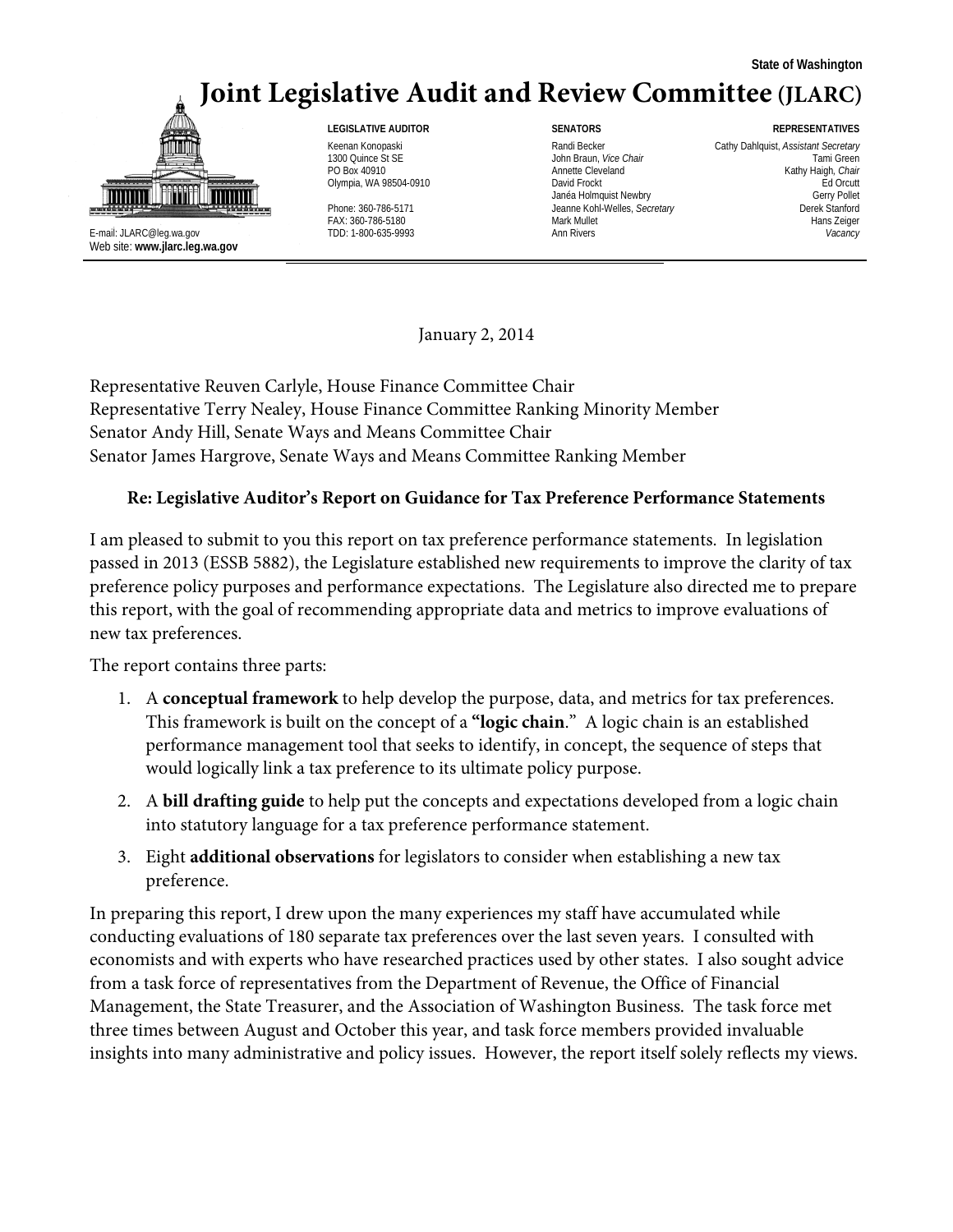### **Joint Legislative Audit and Review Committee**

January 2, 2014 Page 2

Finally, I would like to point out that both the Legislative Auditor and the Department of Revenue were separately tasked in ESSB 5882 with recommending ways to improve information for evaluating tax preferences. This report recommends ways to improve the information to evaluate new tax preferences established in the future. A similar but different challenge is addressed in a separate report prepared by the Department of Revenue: how to improve information for tax preferences that already exist, specifically those where statute requires taxpayers to submit an accountability report or survey. Our two offices have worked together to ensure the reports complement one another. Please contact the Department of Revenue to obtain a copy of their report's recommendations to revise existing taxpayer accountability reports and surveys.

I hope you find this report helpful as the Legislature continues its efforts to improve evaluations of the effectiveness of tax preferences. If you have any questions or would like to discuss this report in more detail, please do not hesitate to contact me.

Sincerely,

charl

Keenan Konopaski Washington State Legislative Auditor (360) 786-5187 [Keenan.Konopaski@leg.wa.gov](mailto:Keenan.Konopaski@leg.wa.gov)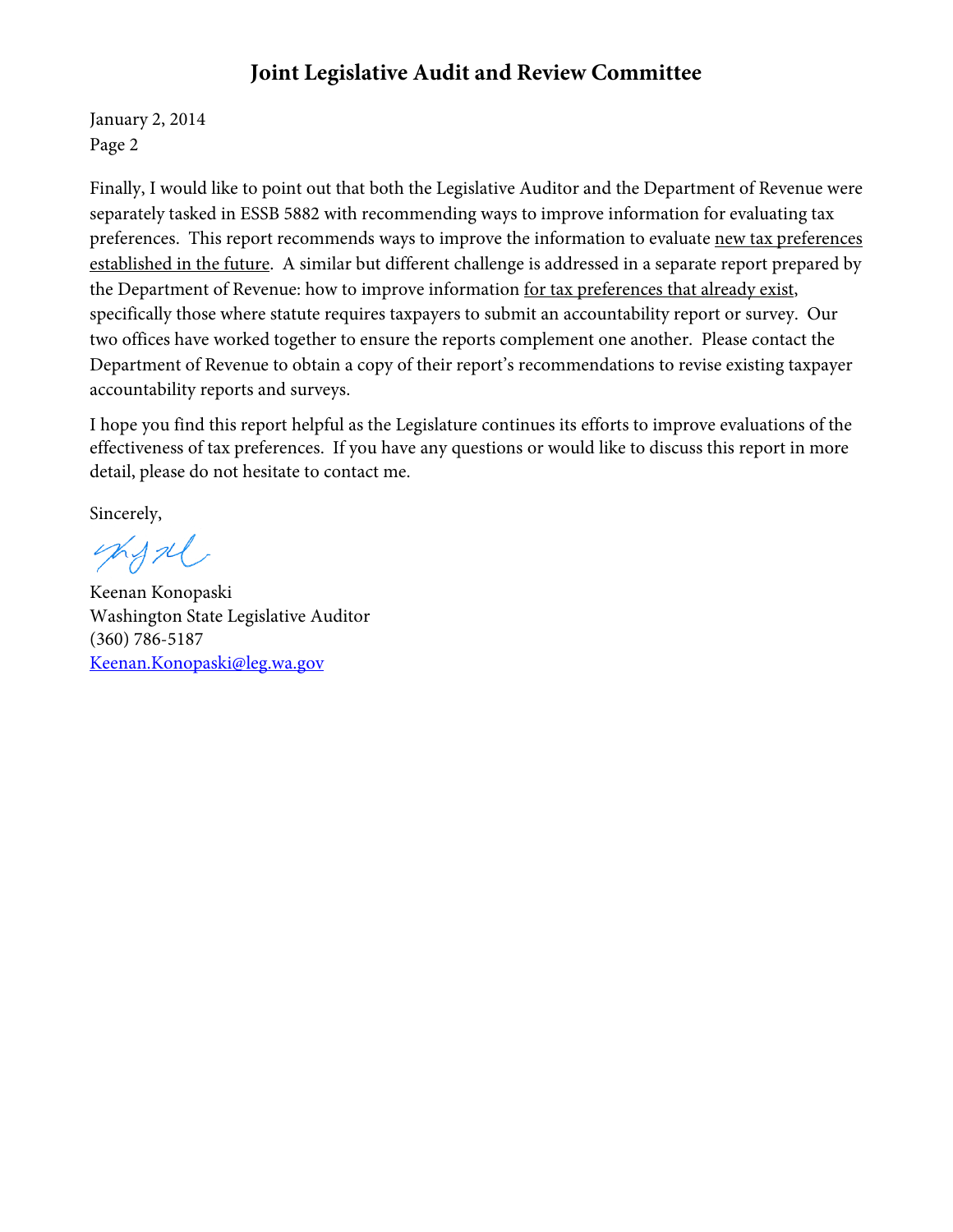**Legislative Auditor Report to the Legislature:**

**Guidance for Drafting Performance Statements in Tax Preference Legislation**

**January 2014**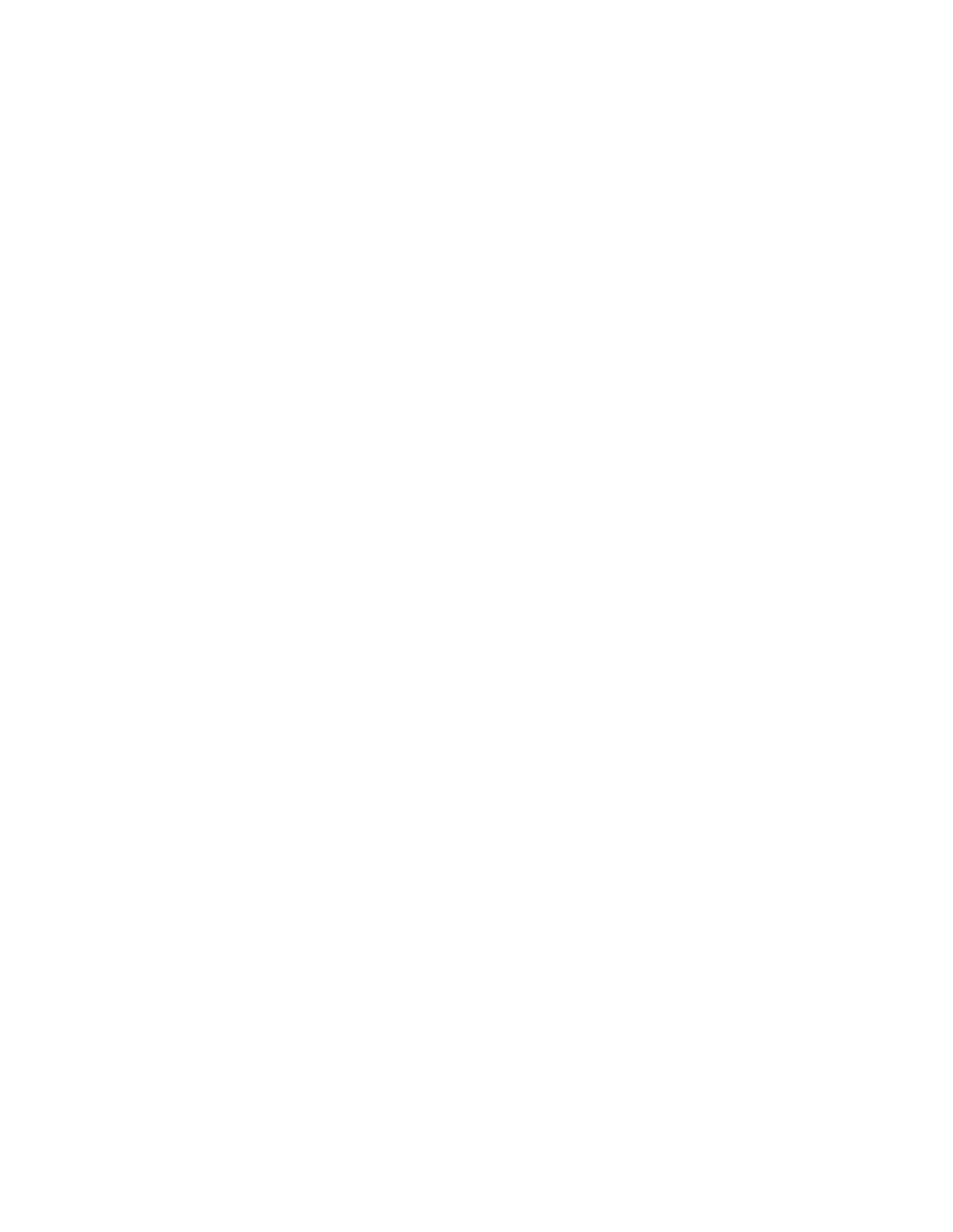## **Table of Contents**

| Guidance for Drafting Performance Statements in Tax Preference Legislation 1        |  |
|-------------------------------------------------------------------------------------|--|
|                                                                                     |  |
|                                                                                     |  |
|                                                                                     |  |
|                                                                                     |  |
| Bill Drafting Guide - Putting the Logic Chain Concept into Statutory Language6      |  |
| Additional Observations - Consider These Issues When Establishing a Tax Preference6 |  |
| Appendix A: Tax Preference Performance Statements Drafting Guide  11                |  |
|                                                                                     |  |
|                                                                                     |  |
|                                                                                     |  |
|                                                                                     |  |
|                                                                                     |  |
|                                                                                     |  |
| Appendix B: Research on State Tax Preference/Economic Development Disclosure        |  |
|                                                                                     |  |
| State Disclosure of Tax Incentive/Economic Development Beneficiaries25              |  |
| State Evaluation of Effectiveness of Tax Incentive/Economic Development Programs27  |  |
| States Making Changes to Improve Tax Preference Evaluation Efforts28                |  |
|                                                                                     |  |
| Appendix C: JLARC Staff Research on Tax Incentive Disclosure and Evaluation 31      |  |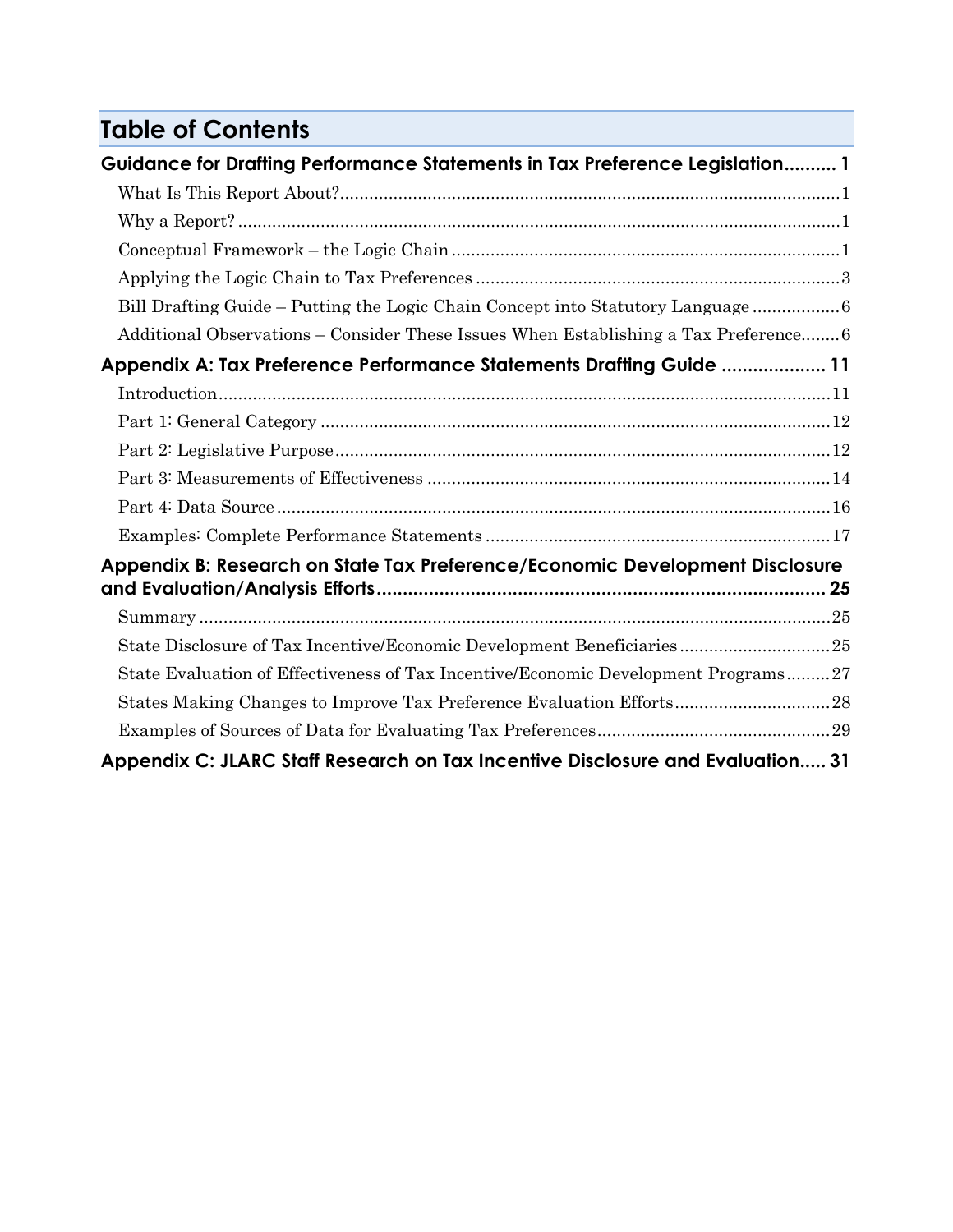# <span id="page-5-0"></span>**Guidance for Drafting Performance Statements in Tax Preference Legislation**

### <span id="page-5-1"></span>**What Is This Report About?**

This report provides guidance and recommendations for drafting performance statements in tax preference legislation. It is intended to:

- Improve the clarity and transparency of tax preference policy purposes for legislators, stakeholders, the public, and evaluators; and
- Improve the likelihood that legislators, stakeholders, the public, and evaluators can conclude whether policy purposes have been achieved.

The report contains three parts:

- 1. A **conceptual framework** to help develop the purpose, data, and metrics for tax preferences. This framework is built on the concept of a "logic chain." A logic chain is an established performance management tool that seeks to identify, in concept, the sequence of steps that would logically link a tax preference to its ultimate policy purpose.
- 2. A bill drafting guide to help put the concepts and expectations developed from a logic chain into statutory language for a tax preference performance statement.
- 3. Additional observations that legislators should consider when establishing a new tax preference.

### <span id="page-5-2"></span>**Why a Report?**

The Washington State Legislature passed legislation in 2013 (ESSB 5882), which set requirements to include performance statements in legislation that establishes, expands, or extends a tax preference. A performance statement must be included within a tax preference bill and must meet certain statutory requirements. The 2013 legislation directed the Legislative Auditor to provide recommendations on data and metrics to include in performance statements for improving evaluations of tax preferences. This report is provided in response to that directive.

In preparing this report, the Legislative Auditor reflected upon the efforts of the staff of the Joint Legislative Audit and Review Committee (JLARC), who have evaluated 180 tax preferences over the last seven years. The Legislative Auditor also benefitted from the advice of a task force of representatives from the Office of Financial Management (OFM), Department of Revenue (DOR), State Treasurer, and Association of Washington Business. In addition, the Legislative Auditor consulted with economists and experts who have researched practices used by other states. However, this report itself solely reflects the views of the Legislative Auditor.

### <span id="page-5-3"></span>**Conceptual Framework – the Logic Chain**

Tax preferences vary widely in their objectives. Experience shows that providing a one-sizefits-all measure of effectiveness will not work. The report recommends a process (the use of a logic chain) to identify preference-specific data and metrics: this will facilitate preference performance evaluation.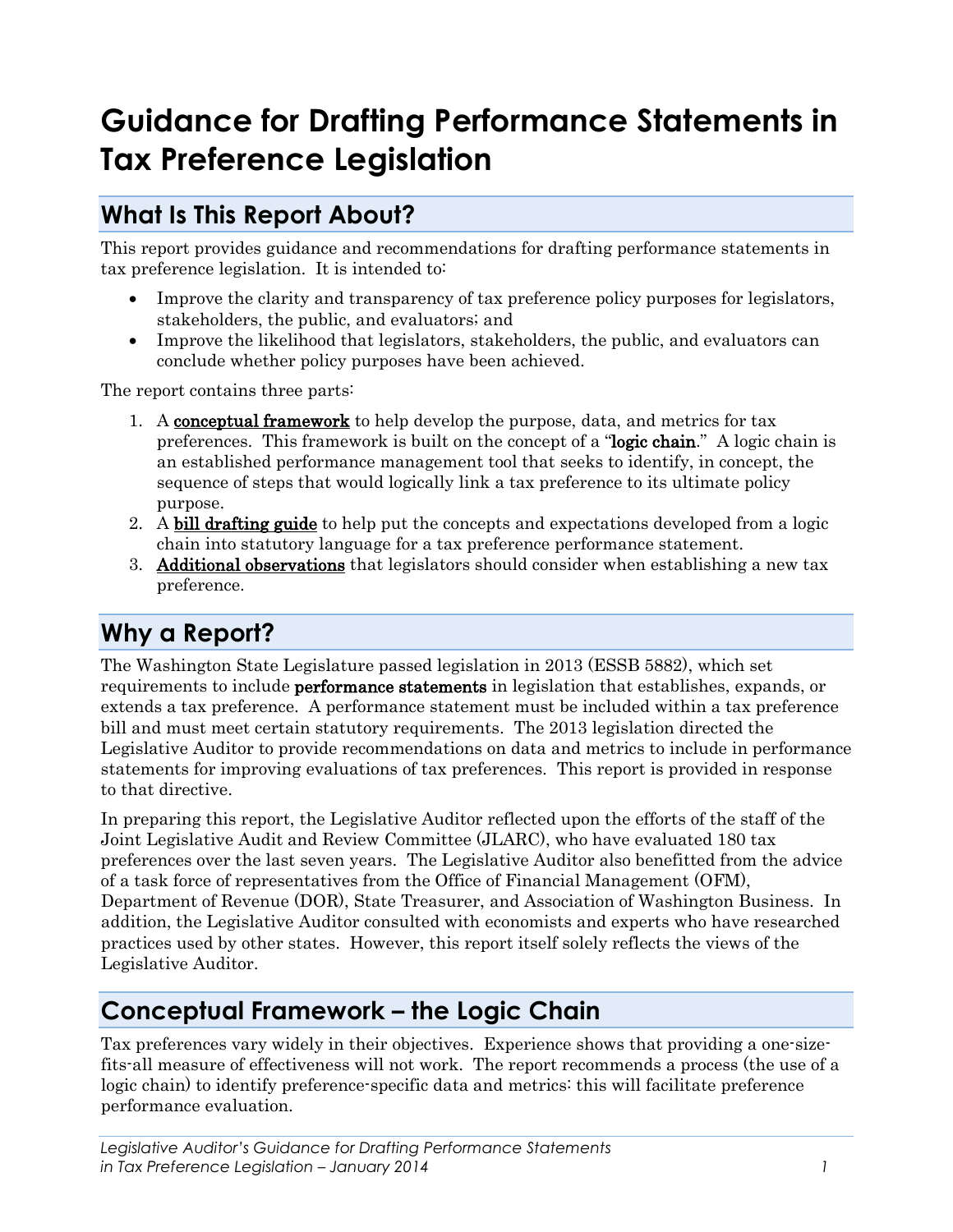A clear statement by policy makers of the public policy purpose of a preference is key to effective performance evaluation. The first and necessary step is for policy makers to state the public policy purpose and how the tax preference is intended to achieve it. To accomplish this, the Legislative Auditor recommends using the concept of a **logic chain** before drafting a performance statement for a particular tax preference.

Establishing a logic chain BEFORE drafting a statutory tax preference performance statement is valuable because it:

- Transparently identifies for all parties what the tax preference is intended to achieve;
- Provides a vehicle for legislators to agree on what assumptions and outcomes would need to be achieved to determine if a preference will be successful, before it is enacted;
- Makes clear, for both taxpayers and legislators, what data is needed; and
- Provides an opportunity to assess whether a change in tax policy is the most appropriate tool to achieve the intended policy purpose. Other alternatives to modifying the tax system include direct expenditure programs or regulatory approaches.

A logic chain is an established performance management tool that identifies, in concept, the sequence of steps or conditions a program should follow in order to achieve an ultimate policy outcome. Logic chains are commonly used for performance management purposes, such as developing a strategic plan, identifying performance measures, or establishing a model to evaluate a program.

For example, a correctional agency seeking to reduce offender recidivism rates might propose a program to train inmates in work skills. The relationship between the proposed policy (work training) and the intended outcome (reduced re-offender rates) might not be obvious for policymakers unfamiliar with this topic. In this case, a hypothetical logic chain might fill in the "missing links" between the policy and the outcome:



With the logic chain model in place, policymakers and evaluators have a clear understanding of how a program intends to get results.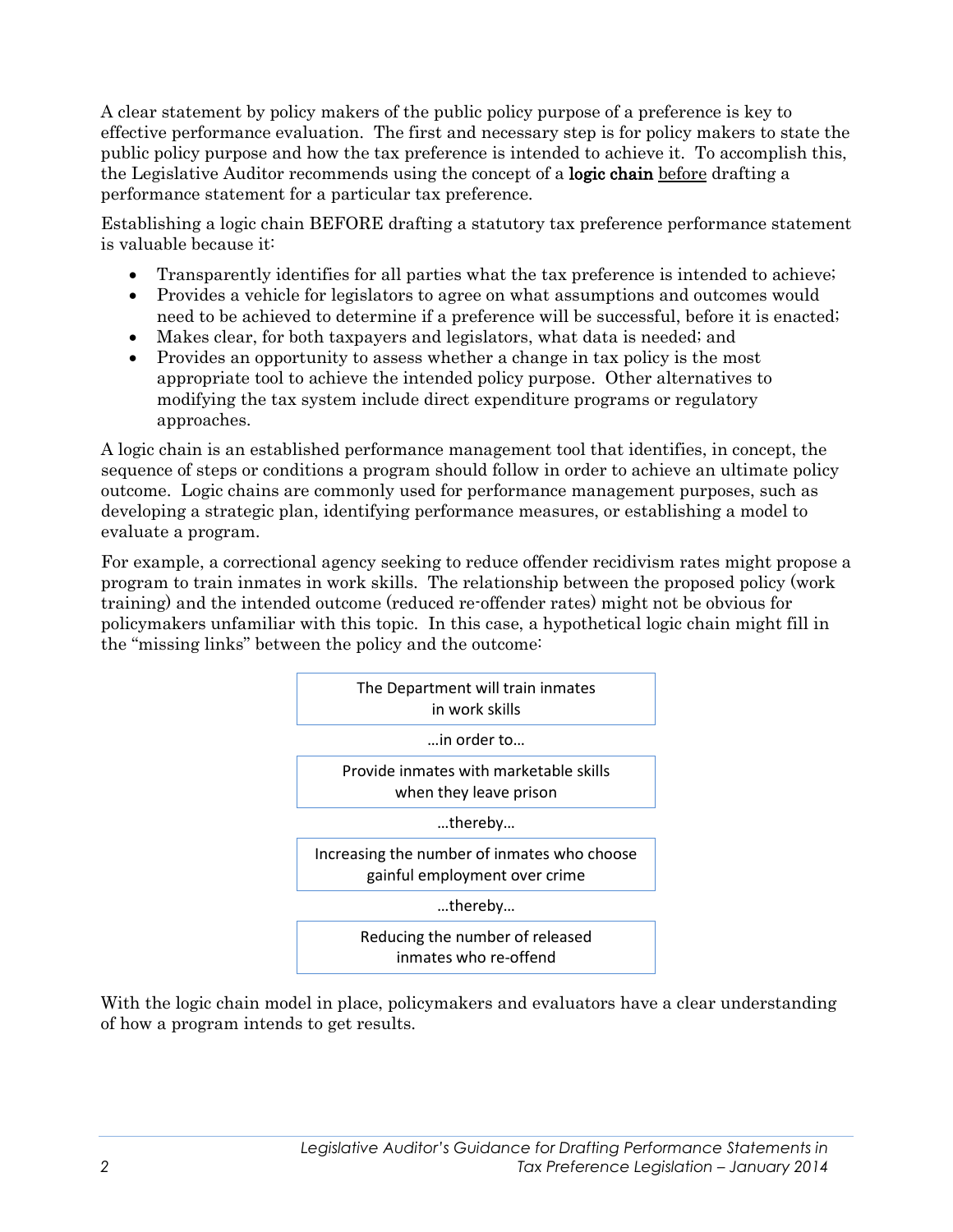### <span id="page-7-0"></span>**Applying the Logic Chain to Tax Preferences**

The logic chain concept can be applied to tax preferences as well. For example, if a hypothetical tax preference for solar-powered cars was proposed, and the purpose was to ultimately reduce carbon dioxide emissions, a logic chain could look like:



Once a logic chain is established, it becomes clear what the tax preference is intended to accomplish and how the Legislature expects it to do so.

Having established the logic chain, the next step is to identify specific data measurements that might be assumed for any given step in the chain. For example, building upon the hypothetical example above for solar powered cars, assumptions for data measures could be:



*Legislative Auditor's Guidance for Drafting Performance Statements in Tax Preference Legislation – January 2014 3*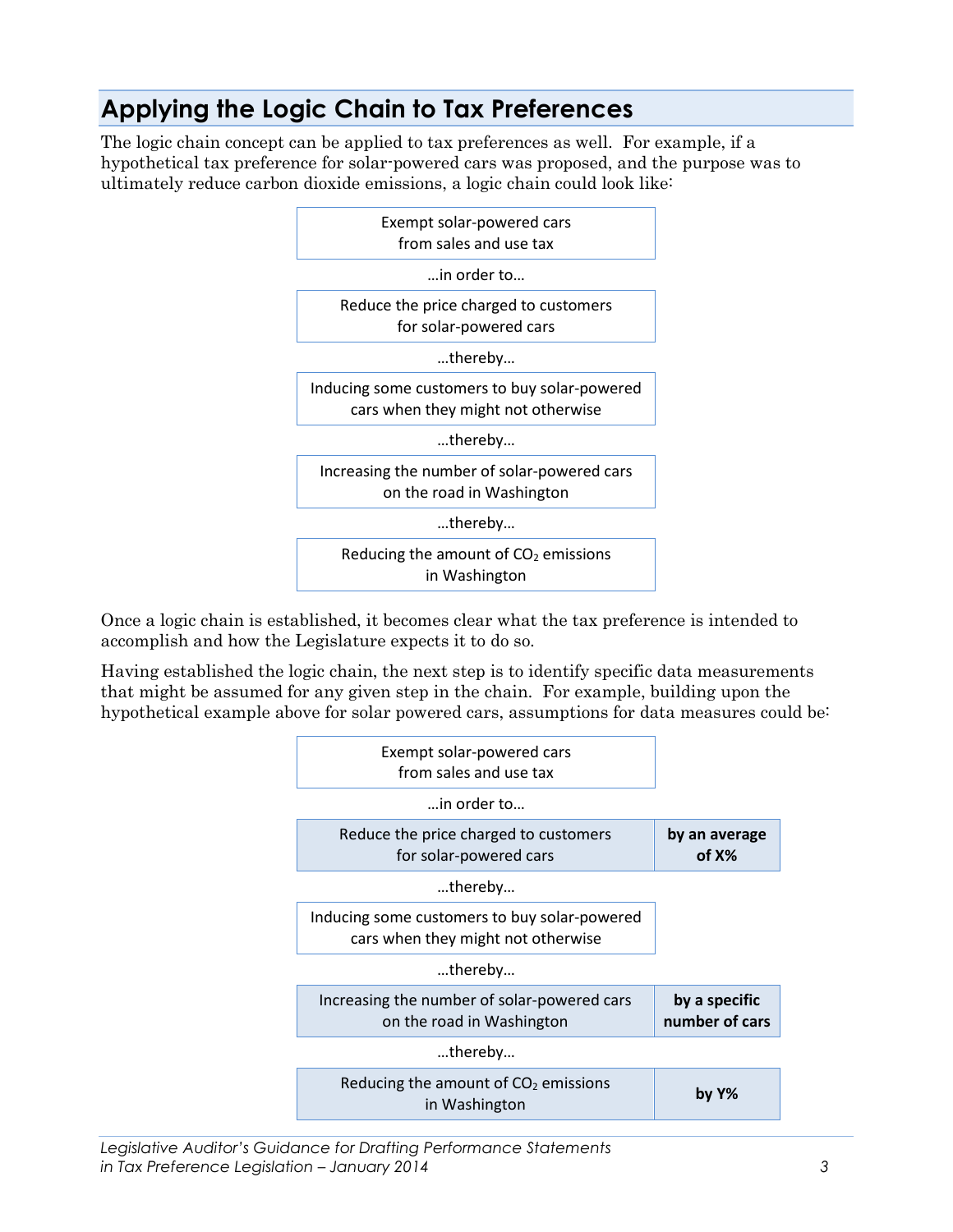The next step is to determine how to evaluate the effectiveness of the tax preference. There are several options available to the Legislature regarding what should be measured in order to determine whether a tax preference is "effective" in meeting the policy purpose:

### *OPTION: Use the Ultimate Public Policy Purpose*

Building upon the hypothetical example above, the Legislature could assign a specific target level of  $CO<sub>2</sub>$  emissions to measure. Adding this specific data measure to the logic chain might be visualized like this:

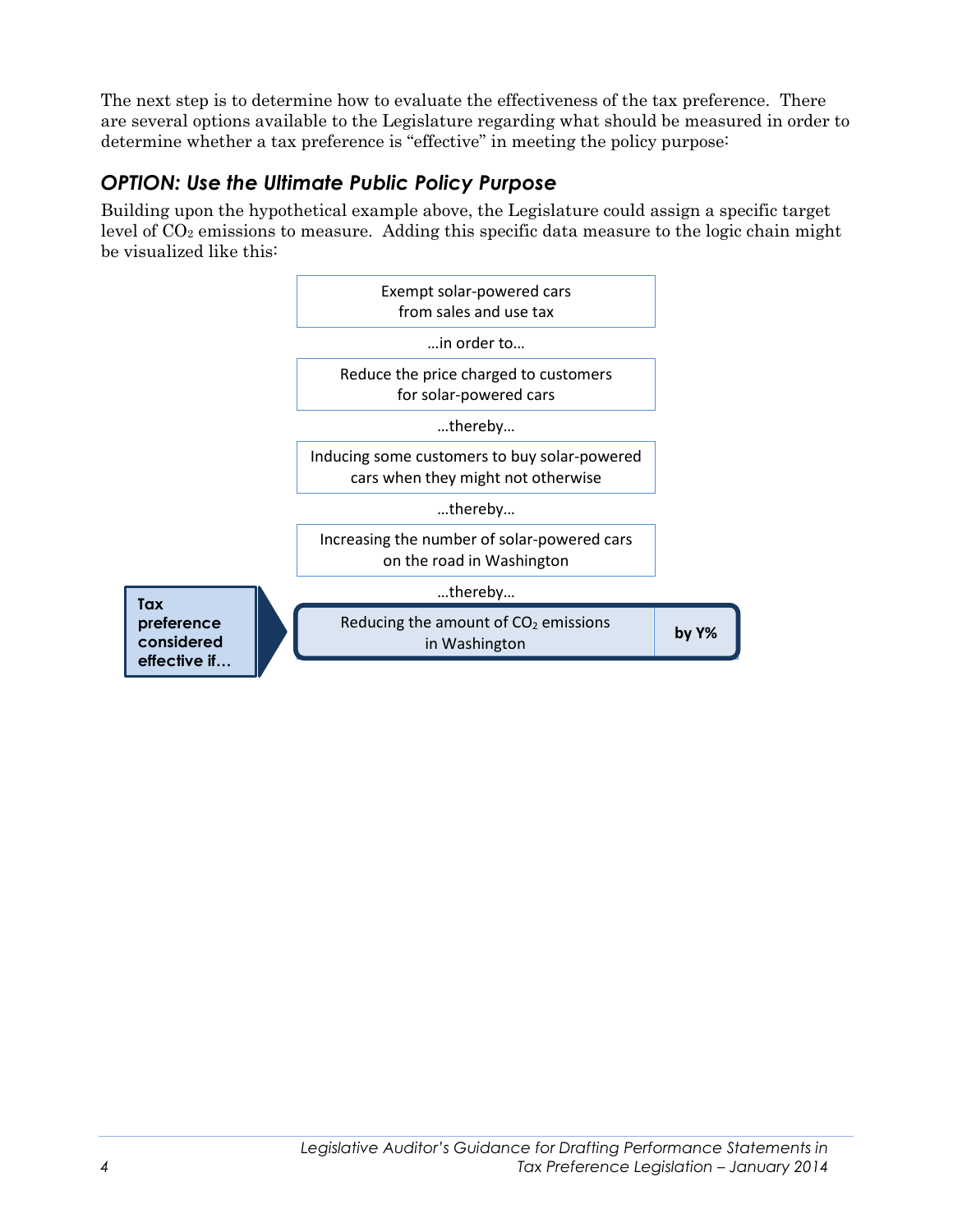### *OPTION: Use an Intermediary Step in the Logic Chain*

The Legislature could instead decide to evaluate effectiveness based on a target for one of the intermediate steps in the logic chain. It could then legislatively presume that the tax preference is effective if that target is met. For example, the Legislature could decide to measure the increase in the number of solar-powered cars instead of measuring  $CO<sub>2</sub>$ emissions. On the logic chain, it might be visualized like this:



### *OPTION: Use a Target Not Directly Related to the Ultimate Policy Purpose or the Logic Chain*

The Legislature could also legislatively presume that the tax preference is effective if it meets some target that is in addition to the logic chain. For example, the Legislature might determine that the tax preference is effective if its actual fiscal impact does not exceed the estimated impact in the fiscal note.

Nothing precludes the Legislature from identifying more than one way to measure effectiveness, using a combination of these options.

Finally, with a logic chain established and measurable targets identified, it is necessary to determine whether a source of data is available to measure the targets. If a data source does not exist, then the Legislature may need to establish additional requirements for reporting, monitoring, or collecting such data. Using the logic chain example, a data source question would be: Does someone currently measure  $CO<sub>2</sub>$  emissions in the state?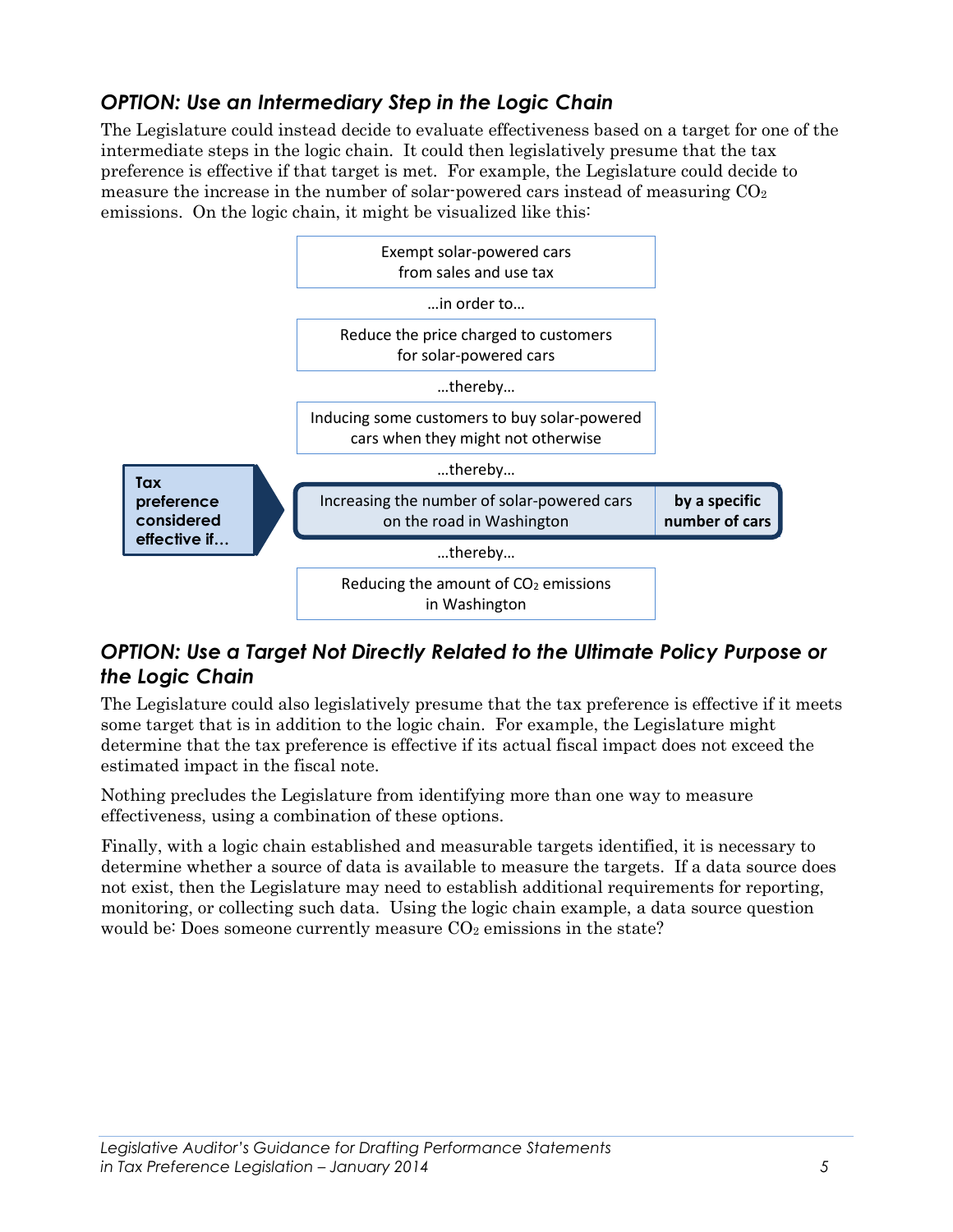### <span id="page-10-0"></span>**Bill Drafting Guide – Putting the Logic Chain Concept into Statutory Language**

The Legislative Auditor recommends the following steps to construct a tax preference performance statement from a conceptual logic chain:

- 1. Identify the ultimate policy purpose for the tax preference
- 2. Develop a logic chain for the tax preference that identifies the sequence of steps that logically link the tax preference to its ultimate policy purpose
- 3. Populate relevant steps in the logic chain with specific data measures and assumptions
	- a. What type of data is necessary for each relevant step?
	- b. What is the assumed measurement or condition for that step?
- 4. Identify what specific measures should be used to determine whether the preference is effective
	- a. What will policy makers expect up-front for determining success?
	- b. Is the measure related to the ultimate policy purpose, an intermediary step in the logic chain, or some other condition?
	- c. What is the specific target that must be achieved by that step (or other condition)?
- 5. Identify what specific data should be used to measure those targets
	- a. What type of data will be required?
	- b. Is the data currently available, or does the Legislature need to establish new data collection requirements?

After these steps are mapped out, the bill drafting guide included in this report will identify how to place the elements from the logic chain into statutory language. The bill drafting guide was developed with the goal of ensuring that all the elements of a tax preference performance statement required under ESSB 5882 are specifically addressed.

If tax preference bills are drafted using this approach and drafting guide, it will improve the Legislative Auditor's ability to determine whether the bill meets the performance statement requirements of ESSB 5882.

The tax preference bill drafting guide is included in Appendix A to this report.

### <span id="page-10-1"></span>**Additional Observations – Consider These Issues When Establishing a Tax Preference**

To improve the ability to evaluate the effectiveness of tax preferences, the Legislative Auditor identified eight issues for legislators to consider when establishing a tax preference. In addition, a recommendation is included related to improving data related to employment and jobs.

#### **1. Key to ensuring clarity in evaluation: choose between evaluating effectiveness based on determining causality or achieving targets**

Determining whether the behavior of private individuals and organizations was caused by a tax preference is an extremely complicated exercise.

It is much more likely that an evaluation will have a conclusive answer to whether a target was achieved than an answer to whether there was a causal relationship between a tax preference and a target.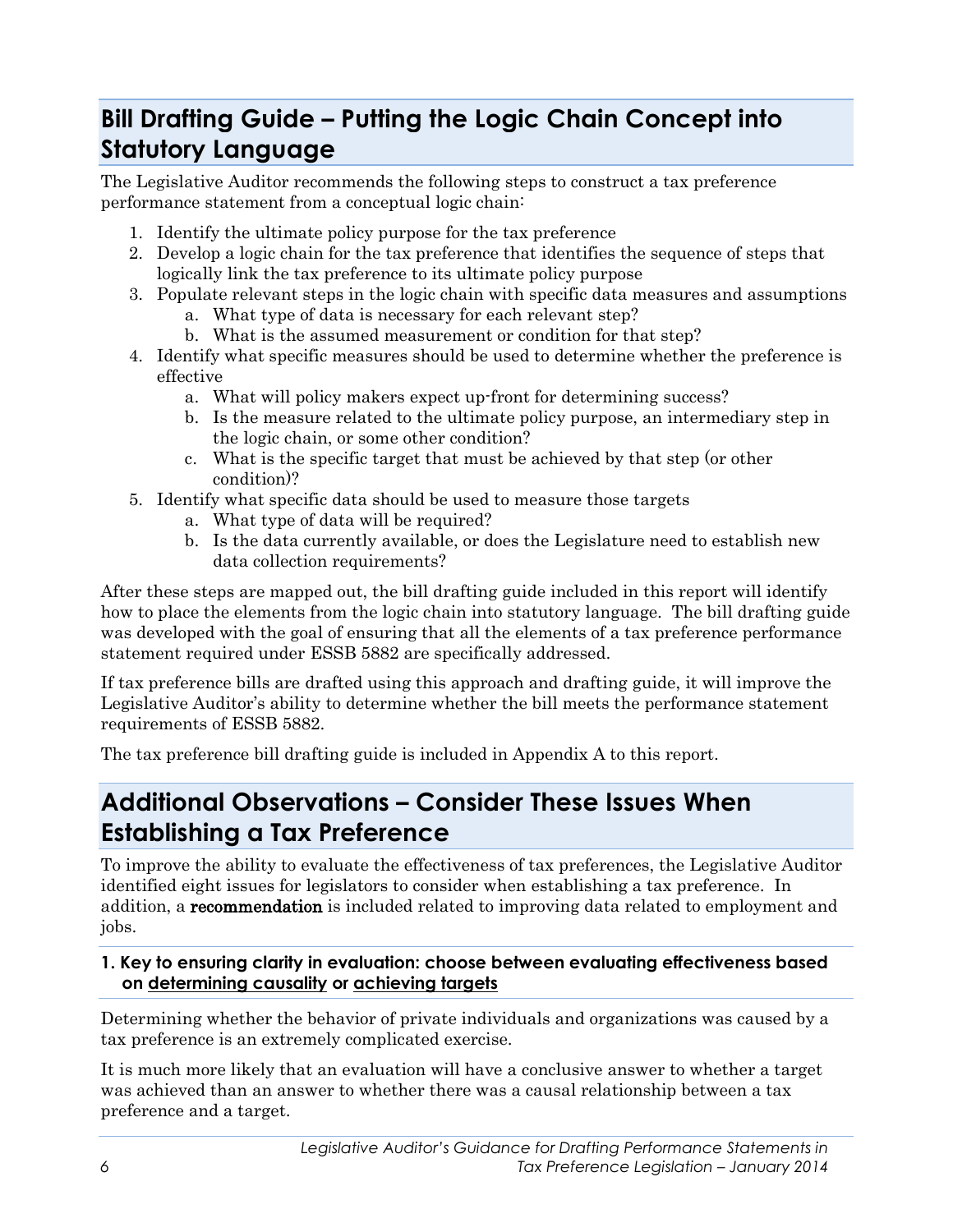Measuring a change in a certain factor, such as employment, may reveal little about what caused this change. A myriad of factors can play into why decisions are made by individuals and organizations. Isolating whether or how much a tax preference influenced these decisions, in an objective and evidence-based manner, is rarely possible. This is often referred to as the "but for" dilemma.

Statistical models can sometimes yield insight into how much a tax preference influenced behavior of a beneficiary. Successfully conducting this type of analysis of behavior is rare: often the number of individuals or firms is too small to attempt such an analysis, with too little variation in the data for statistical comparisons. In addition, controlled experiments with tax preferences are not practical. There will also be limited access to data on all the factors and circumstances that influence outcomes.

JLARC staff must make their conclusions consistent with government performance audit standards. Those standards require auditors' conclusions to be objective, independent of bias, and evidence-based. Due to the difficulties discussed above, if JLARC staff are asked whether any given tax preference had a causal relationship on behavior under our audit standards, more often than not our answer will be inconclusive.

As an alternative to seeking a causal analysis, the Legislature can ask whether a certain outcome met a target level. Then the Legislature could explicitly instruct the JLARC staff to find that the tax preference was effective if that target level was achieved.

The consequence of a conclusive versus inconclusive evaluation has a bearing on the type of audit recommendation the Legislature can expect from the Legislative Auditor.

Conclusive evaluations will more likely be accompanied by unambiguous audit recommendations for a tax preference to either "continue" or "expire." Inconclusive evaluations will tend to be accompanied by an audit recommendation to keep the current law in place (such as, "allow to expire"), or to "review and clarify" future expectations if there is no expiration date in law.

The bill drafting guide acknowledges the choice between determining causality and achieving targets when deciding how to measure the effectiveness of a new tax preference. The drafting guide provides direction on what language can be used to adopt either option.

If the legislation does not use the drafting guide's suggested language, it will be difficult for JLARC staff to determine the Legislature's intent regarding causality. In such cases, JLARC staff will generally assume that the Legislature intended the evaluation to identify a causal relationship between the tax preference and the desired measurement of effectiveness. As noted above, attempts to analyze causal relationships may often yield inconclusive answers.

#### **2. For metrics specific to preferences intended to "create or retain jobs," consider using unemployment insurance records to measure jobs**

The 2013 legislation requires tax preferences to categorize the purpose of the proposed preference using six options and to specify the data sources for measuring effectiveness. One of the six categories is "create or retain jobs." For this category, the Legislature should consider specifying that the evaluators use data from unemployment insurance records.

Data from unemployment insurance records includes employment and wage information. The information is already collected from businesses and includes most employees in the state. Since it is already collected, using this data source does not impose an additional reporting requirement on businesses.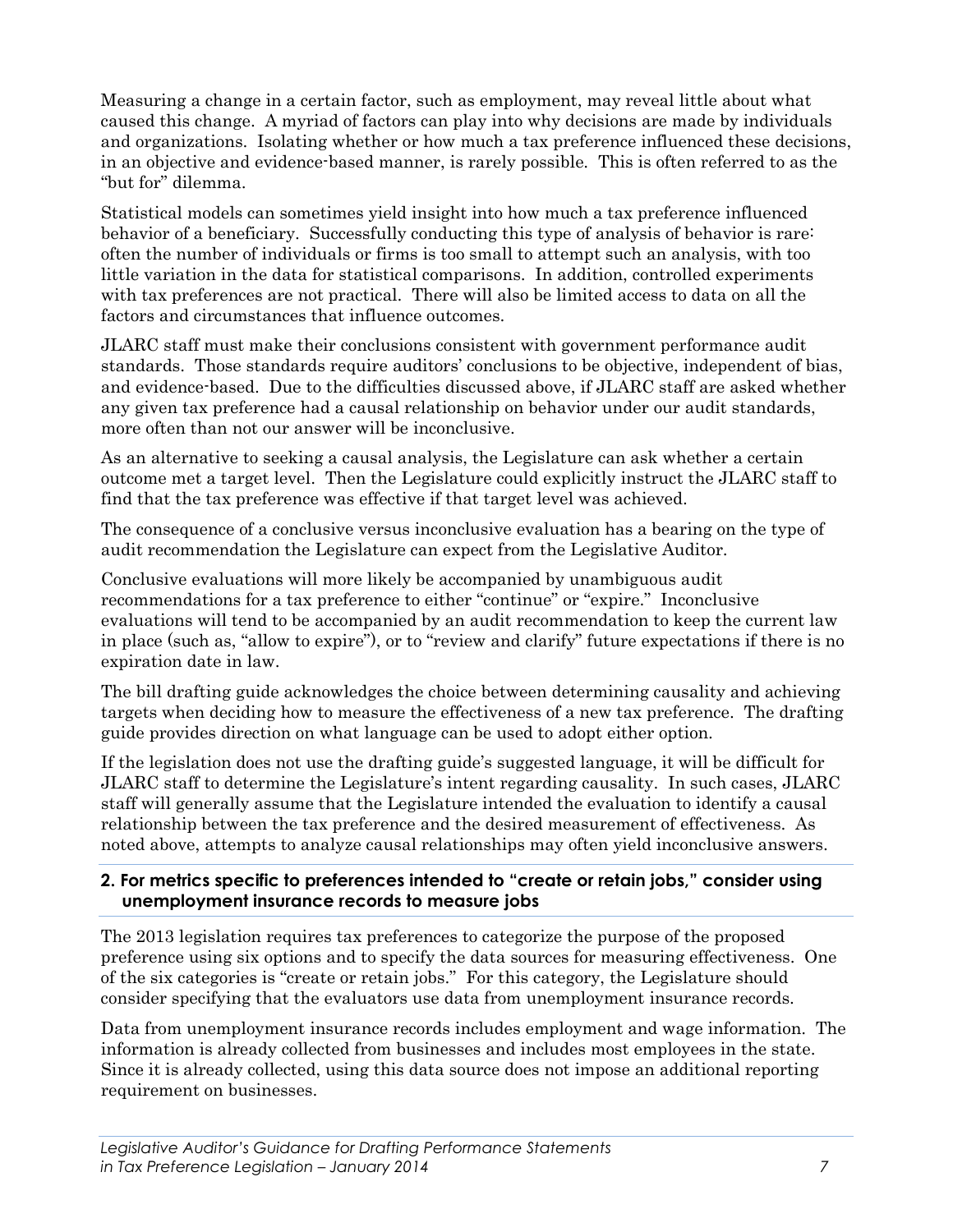Since the data is used for managing the state-regulated unemployment insurance system, there are controls that help ensure the data is accurate. The state monitors the system to ensure employees are protected, and businesses monitor it to ensure their taxes are calculated correctly. These controls help balance the possibility of bias in either overstating or understating employment.

While unemployment insurance data is confidential, JLARC staff can access it for evaluation purposes. However, JLARC staff cannot disclose information from their analyses in a way that would identify individuals or employment at specific firms.

#### **Recommendation:**

While unemployment insurance data is generally reliable, it is not maintained for the purpose of interfacing with other taxpayer data. Improvements are needed to more accurately link the DOR's taxpayer data with the Employment Security Department's (ESD) unemployment insurance records.

The Legislative Auditor recommends a staff workgroup be convened to explore how this information could be aligned and improved for the purpose of tax preference reviews, with representatives from the ESD, the DOR, the OFM, JLARC staff, and other legislative staff. The workgroup should report back to the Legislature on whether such improvements would require additional resources or statutory changes.

In addition, a practice used in other states is to compare the number of jobs that policy makers expect from a tax preference to alternative uses of the same level of resources (e.g., a comparably sized statewide reduction in business taxes or a comparably sized increase in state government spending). In these cases, statewide economic models, if available and valid, could be used to simulate alternative job impacts of a general tax decrease or a state government spending increase.

JLARC staff are currently exploring the feasibility and cost of using statewide economic models as a pilot in our 2014 tax preference reviews, and consulting with the OFM on options. The JLARC staff will provide the Legislature with an update on this pilot when our 2014 tax preference report is completed in July 2014.

#### **3. For metrics for preferences intended to "improve industry competitiveness," consider specifying either (a) measuring changes in the number of industry firms in the state, or (b) measuring our state's share of the industry.**

One of the six categories of purposes is "improve industry competitiveness." Business stakeholders noted there is no standardized way to measure an improvement in industry competitiveness, since the nature of competition varies for unique industries, issues, and markets.

However, there are two concepts that legislators can consider: whether firms may have proven to be competitive by surviving or increasing in number, or whether our state's share of an industry has been sustained or improved.

The first measure (existence of firms) can be as simple in concept as counting the number of firms in an industry. While this sounds straightforward, in practice there are some important issues to consider – such as whether the number of firms changed due to closures, divestitures or mergers. These concepts should be explored in an evaluation. Nonetheless, this measure can provide insight into competitiveness, especially in niche areas that involve few companies.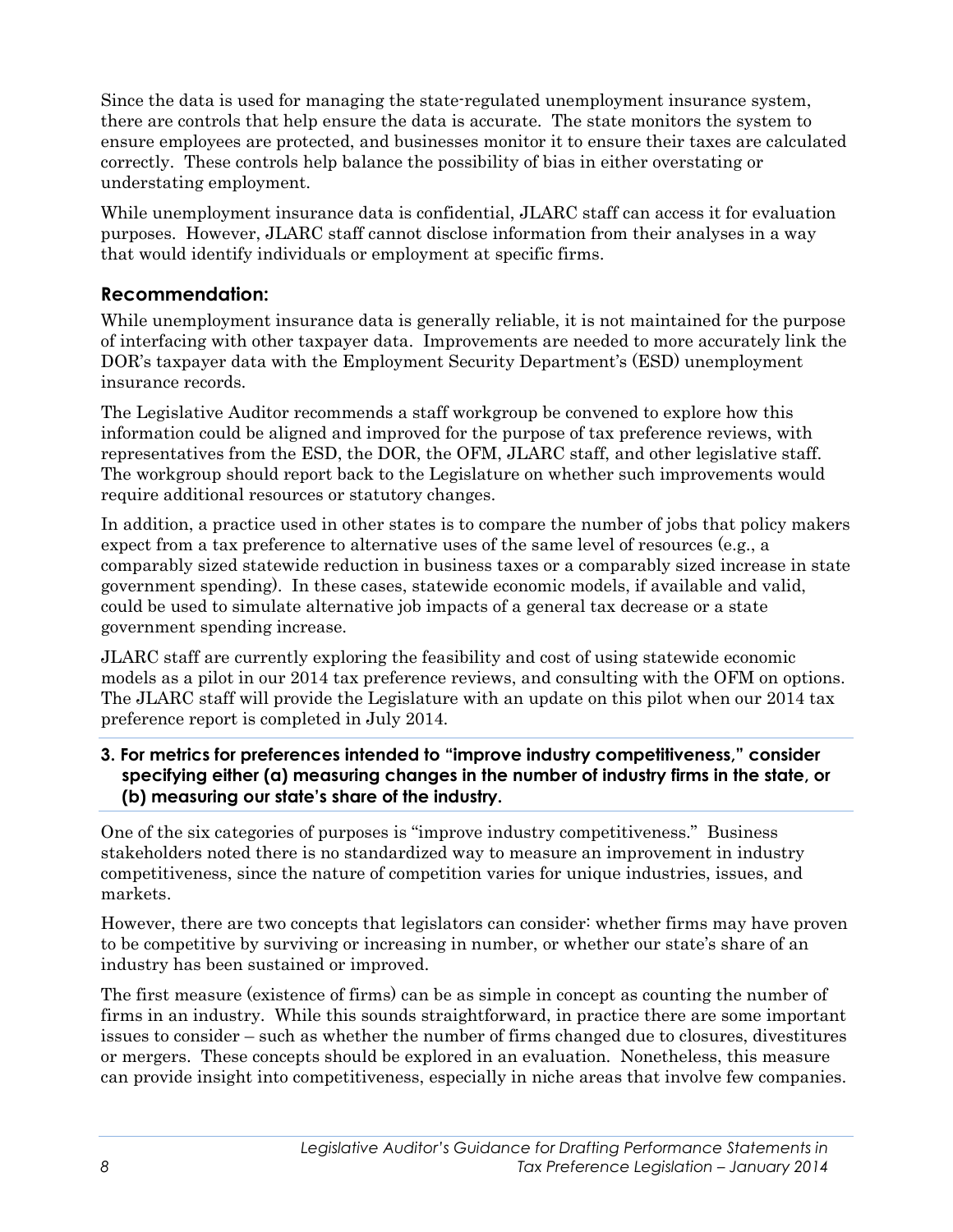For the second option, "location quotients" are an approach used by economists to measure whether a particular geographic region, such as a state, has a proportionally larger or smaller share of an industry than other areas. One common method for comparing industry share across each of the states is to use industry employment location quotients published by the federal Bureau of Labor Statistics. A limitation to this method is that the data may not be available for smaller industries or for comparisons to regions outside of the United States.

**4. For evaluation purposes, it is essential for evaluators to have information that identifies which taxpayers received a specific tax preference and how much they claimed. If additional information is needed from taxpayers, the Legislature needs to ensure it clearly identifies what data is required and ensure a mechanism is available to report it.**

ESSB 5882 provided a mechanism for obtaining information on the amount claimed for new tax preferences by requiring taxpayers to directly report this amount on their tax forms.

If additional data is needed for evaluating whether a preference achieved its policy purpose, first consider whether there are currently available data sources that do not require additional taxpayer reporting. A list of potential data sources, identified by task force members, is included in Appendix B.

If additional data is needed from taxpayers, it could be collected from them in an addendum to taxpayers' tax forms.

Using tax form addenda for new preferences may be preferable to the use of the existing "accountability reports" (RCW 82.32.534) or "accountability surveys" (RCW 82.32.585) currently required for some existing tax preferences. This is because the need for addenda could be automatically flagged for on-line tax filers to improve compliance. Further, it could be customized for each tax preference to focus only on the unique data needed for that preference. This would reduce the burden on taxpayers by dispensing with the collection of unnecessary or unused data that is currently collected from all taxpayers required to use the existing accountability reports and accountability surveys.

NOTE: Adding new tax form addenda would require resources for system programming changes at the DOR.

#### **5. If the Legislature wants periodic monitoring of tax preferences before they are reviewed by JLARC staff, then the Legislature needs to identify the parties responsible for this monitoring.**

Most preferences are only evaluated by JLARC staff once every ten years. Other preferences, especially smaller ones, may be subject to review by the Citizen Commission for Performance Measurement of Tax Preferences, but not subject to a full review by JLARC staff.

If the Legislature wants information about a preference more frequently (e.g., number of claimants, data required to be reported annually by taxpayers, other data related to a tax preference, etc.), it will need to assign this monitoring responsibility to a state agency. Depending upon the number of preferences monitored, these responsibilities may require additional resources in the long term.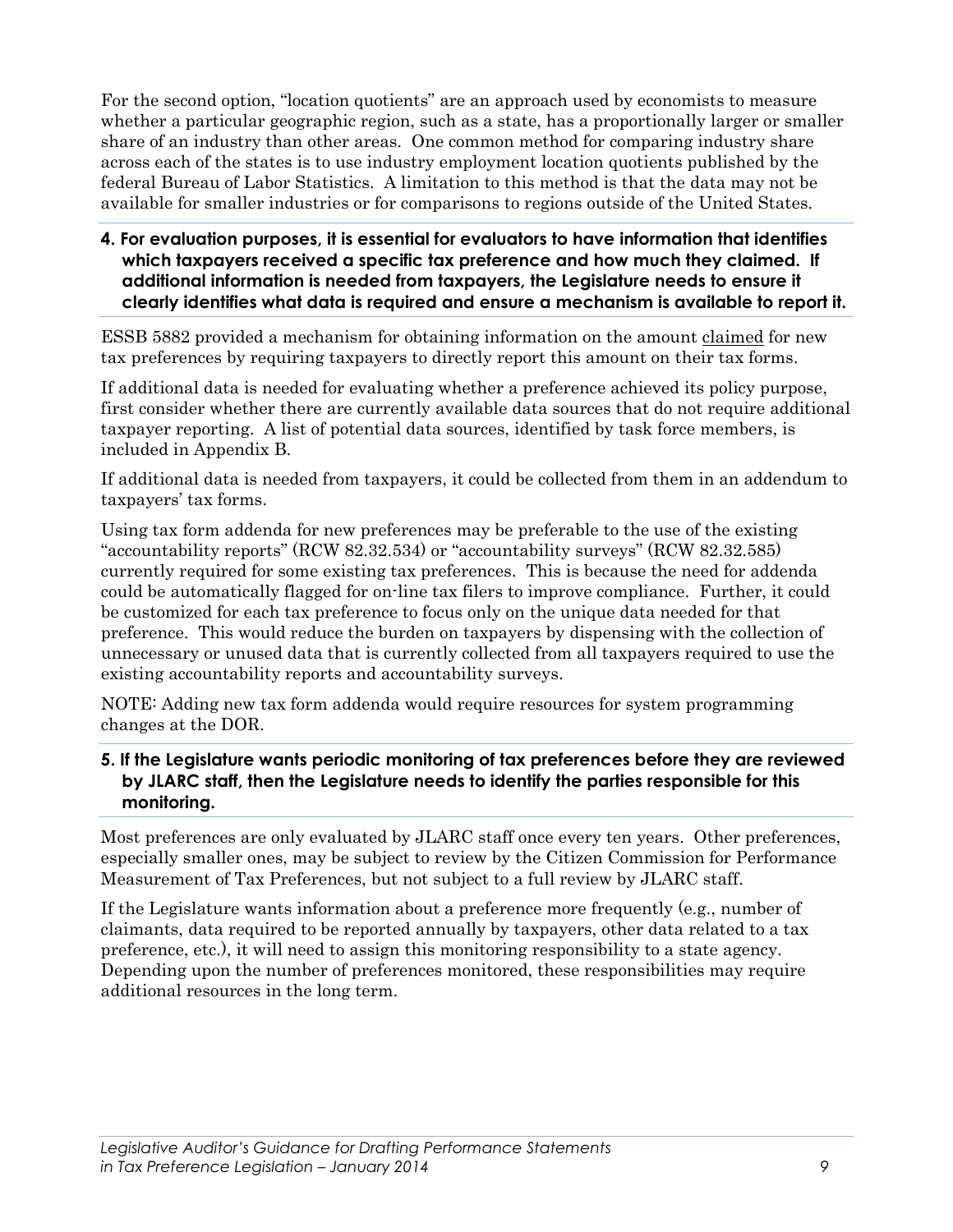**6. The Legislature specified in ESSB 5882 that the amount claimed by a taxpayer for each new preference is subject to public disclosure. Whether other information related to evaluating a tax preference (e.g., the number of employees at each firm) should be disclosed for individual taxpayers remains a policy choice for the Legislature.**

Because JLARC staff have the statutory power to obtain confidential taxpayer information, public disclosure isn't typically necessary for JLARC staff to conduct evaluations. However, due to taxpayer confidentiality rules, it may not be possible for JLARC staff to publish information specific to a taxpayer. This is the case when the number of taxpayers is small or the preference is highly concentrated in one firm.

Disclosure practices in other states vary – some information on other states' practices is included in Appendix C.

#### **7. Policy makers have a choice as to whether they expect performance to be measured on an individual taxpayer basis, or across an entire industry or class of organizations.**

If a hypothetical tax preference states that a ten percent growth in employment is expected, does the Legislature expect that every firm should grow by at least ten percent, or that the industry as a whole should grow by at least ten percent (i.e., some firms might grow more and some less)?

There is no wrong or right approach to this – it is a policy choice for the Legislature. But if legislators want performance on an individual taxpayer basis, they should make that expectation clear when drafting the tax preference performance statement.

If the legislation is silent on this expectation, JLARC staff will assume the Legislature wants the evaluation to be based on industry-wide averages.

#### **8. Training on the use of the bill drafting guide will be critical to ensuring it is used in the legislative process.**

Stakeholders and legislative staff will require training in using the drafting guidelines.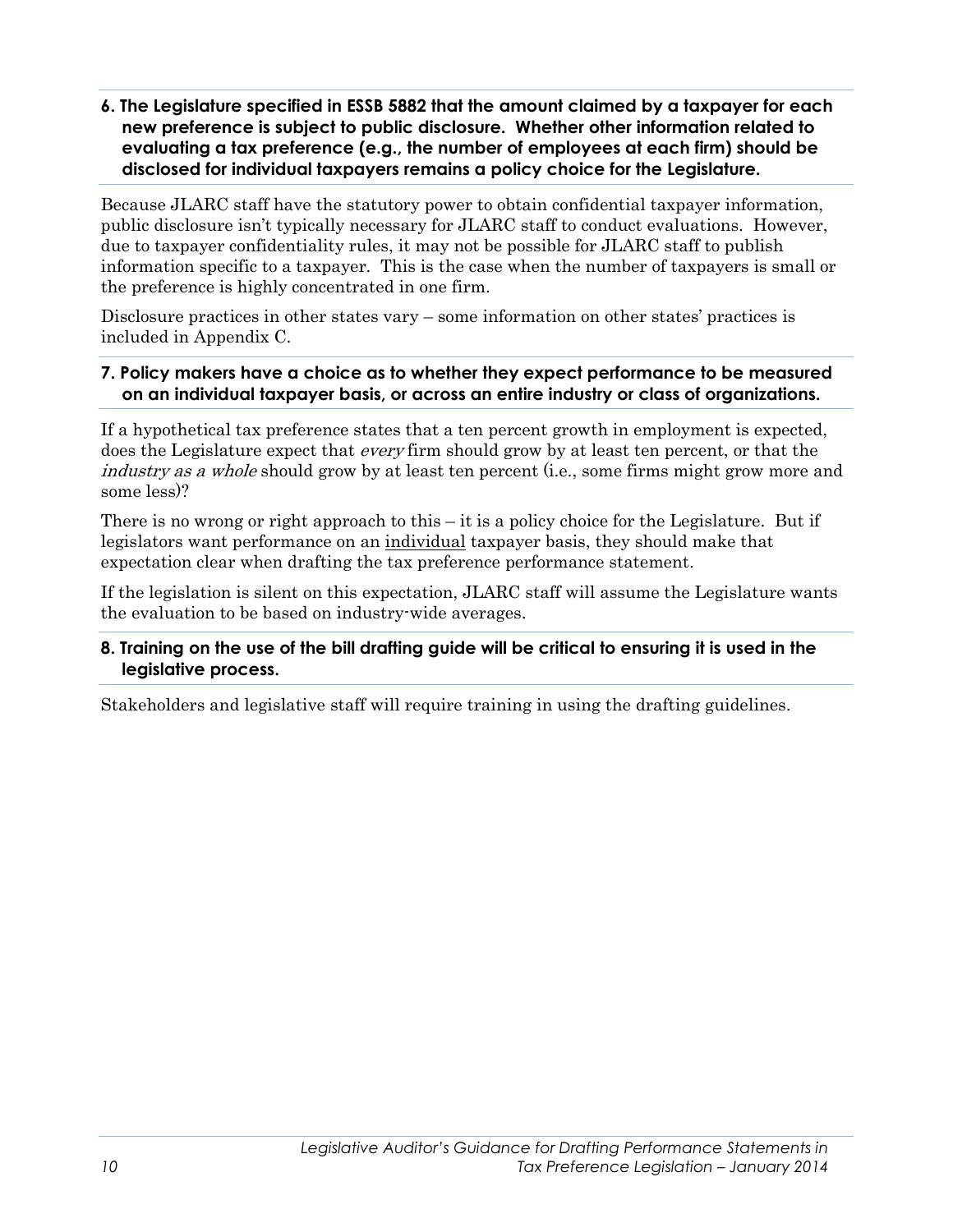# <span id="page-15-0"></span>**Appendix A: Tax Preference Performance Statements Drafting Guide**

### <span id="page-15-1"></span>**Introduction**

In 2013, the Legislature enacted ESSB 5882, which added transparency and accountability requirements for all new tax preferences. Tax preferences are defined as:

- Exemptions, exclusions, or deductions from the base of a state tax;
- Credits against a state tax;
- Deferrals of a state tax; or
- Preferential state tax rates.

Starting in August 2013, all bills that enact, extend, or expand a tax preference must include a performance statement. If a bill does not include a complete performance statement, then it is presumed that the Legislature intended the tax preference to be temporary.

The Legislature directed the Legislative Auditor to report on what should be included in a tax preference performance statement in order to comply with the requirements in ESSB 5882. This document will provide guidance on how to draft a complete performance statement.

In general, a performance statement should:

- Be included in the same bill as the tax preference to which it relates;
- Be contained in its own separate uncodified section (similar to an intent section);
- Not be included in the same section of the bill as legislative findings, other statements of legislative intent, or the operative language of the tax preference; and
- Reference, if necessary, other sections of the bill or supplementary documents that provide more detail.

The performance statement should have a preamble that clearly identifies it as a performance statement, as well as clearly identifying the tax preference to which it relates. The preamble should make clear that the performance statement is not intended to create a cause of action or determine eligibility for preferential tax treatment.

#### *Suggested Language*

• "This section is the tax preference performance statement for the tax preference contained in [reference to RCW or bill section]. This performance statement is only intended to be used for subsequent evaluation of the tax preference. It is not intended to create a private right of action by any party or be used to determine eligibility for preferential tax treatment."

In addition to the preamble, a complete performance statement has four parts:

- 1. General Category
- 2. Legislative Purpose
- 3. Measurement of Effectiveness
- 4. Data Source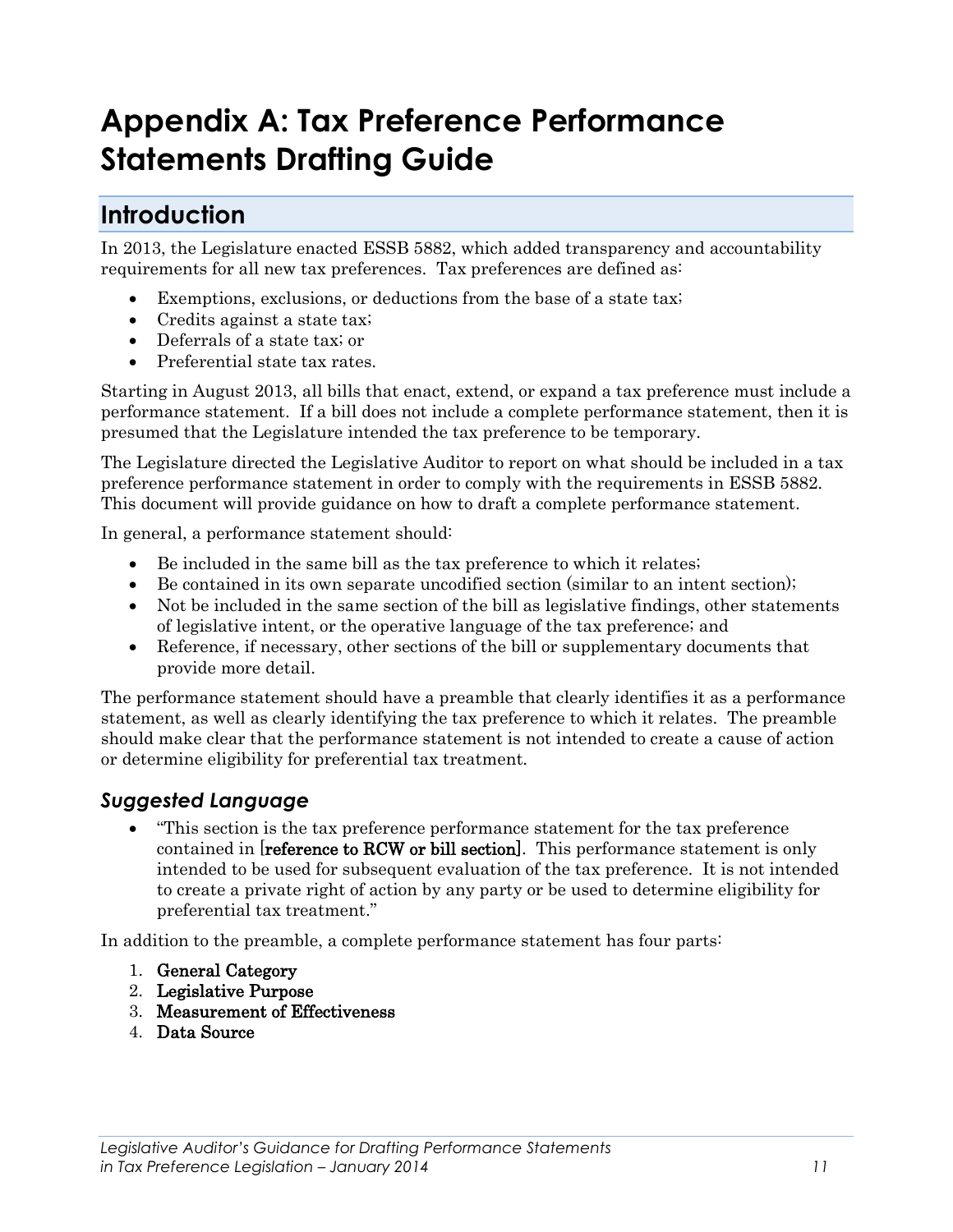Each of these four parts should have its own separate subsection in order to clearly distinguish one from the other. The remainder of this document will provide guidance on drafting these four parts, as well as provide six hypothetical examples of six complete performance statements.

### <span id="page-16-0"></span>**Part 1: General Category**

RCW 82.32.808(2) requires a performance statement to categorize the purpose of a new tax preference under one or more of a list of six choices. The performance statement must explicitly reference which subsections in RCW 82.32.808(2) the new tax preference falls into. The six choices are:

- a. To induce certain designated behavior by taxpayers;
- b. To improve industry competitiveness;
- c. To create or retain jobs;
- d. To reduce structural inefficiencies in the tax structure;
- e. To provide tax relief for certain businesses or individuals; or
- f. A general purpose not identified above, in which case a custom description is necessary.

#### *Suggested Language*

•  $(1)$  The Legislature categorizes this tax preference as one intended to [select one or more of the category descriptions], as indicated in RCW 82.32.808(2)[select (a) through (f) as appropriate]."

#### *Examples*

- $\bullet$  "(1) The Legislature categorizes this tax preference as one intended to **induce certain** designated behavior by taxpayers, as indicated in RCW  $82.32.808(2)(a)$ ."
- $(1)$  The Legislature categorizes this tax preference as one intended to **improve industry** competitiveness and create or retain jobs, as indicated in RCW  $82.32.808(2)$ (b) and (c)."
- " $(1)$  The Legislature categorizes this tax preference as one intended to **bring the tax** code into compliance with federal law, as indicated in RCW  $82.32.808(2)(f)$ ."

### <span id="page-16-1"></span>**Part 2: Legislative Purpose**

RCW 82.32.808(3) requires a performance statement to include detailed information regarding the legislative purpose of the new tax preference. The performance statement should indicate the ultimate public policy objective of the preference, as well as a description of how the Legislature expects the preference to bring about that objective. To accomplish this, it may be helpful to use a "logic chain," which is an established performance management tool that identifies, in concept, the sequence of steps or conditions a program should follow in order to achieve an ultimate policy outcome. See the Legislative Auditor's report on data and metrics for more details on the concept of logic chains.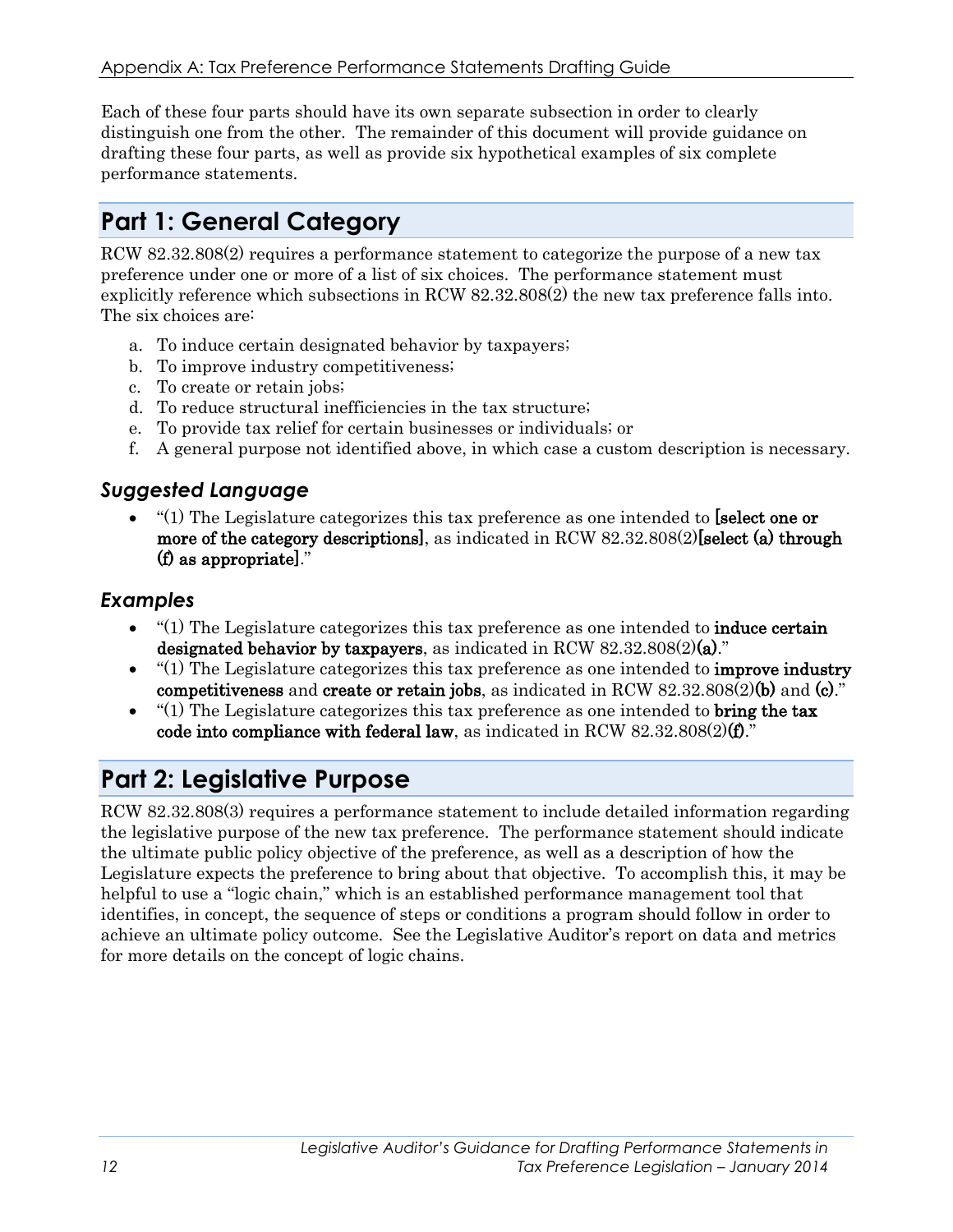For example, if a hypothetical tax preference exempted solar-powered cars from the sales and use tax, and the ultimate legislative purpose is to reduce  $CO<sub>2</sub>$  emission in Washington, then a logic chain might be visualized like this:



#### **The Legislature intends to…**

**…which is the ultimate legislative purpose.**

The number of steps in the logic chain will depend on how closely the tax preference is related to the ultimate purpose. Some simple tax preferences may only have a single step; for example, any tax preference will accomplish the purpose of providing tax relief without any intermediary steps. More indirect tax preferences, on the other hand, may have several intermediary steps (e.g., when the purpose is to induce a certain behavior indirectly by altering economic incentives).

To the extent practicable, each step of this logic chain should be included in the performance statement. Short logic chains might be contained in a single sentence, while longer chains might require subsections to make each step clear.

#### *Suggested Language*

The legislative purpose could be drafted as a single paragraph:

 $(2)$  It is the Legislature's specific public policy objective to **[insert the ultimate** purpose]. It is the Legislature's intent to [describe what the tax preference does in the tax code], in order to [insert intermediary steps as necessary], thereby [insert the ultimate purpose]."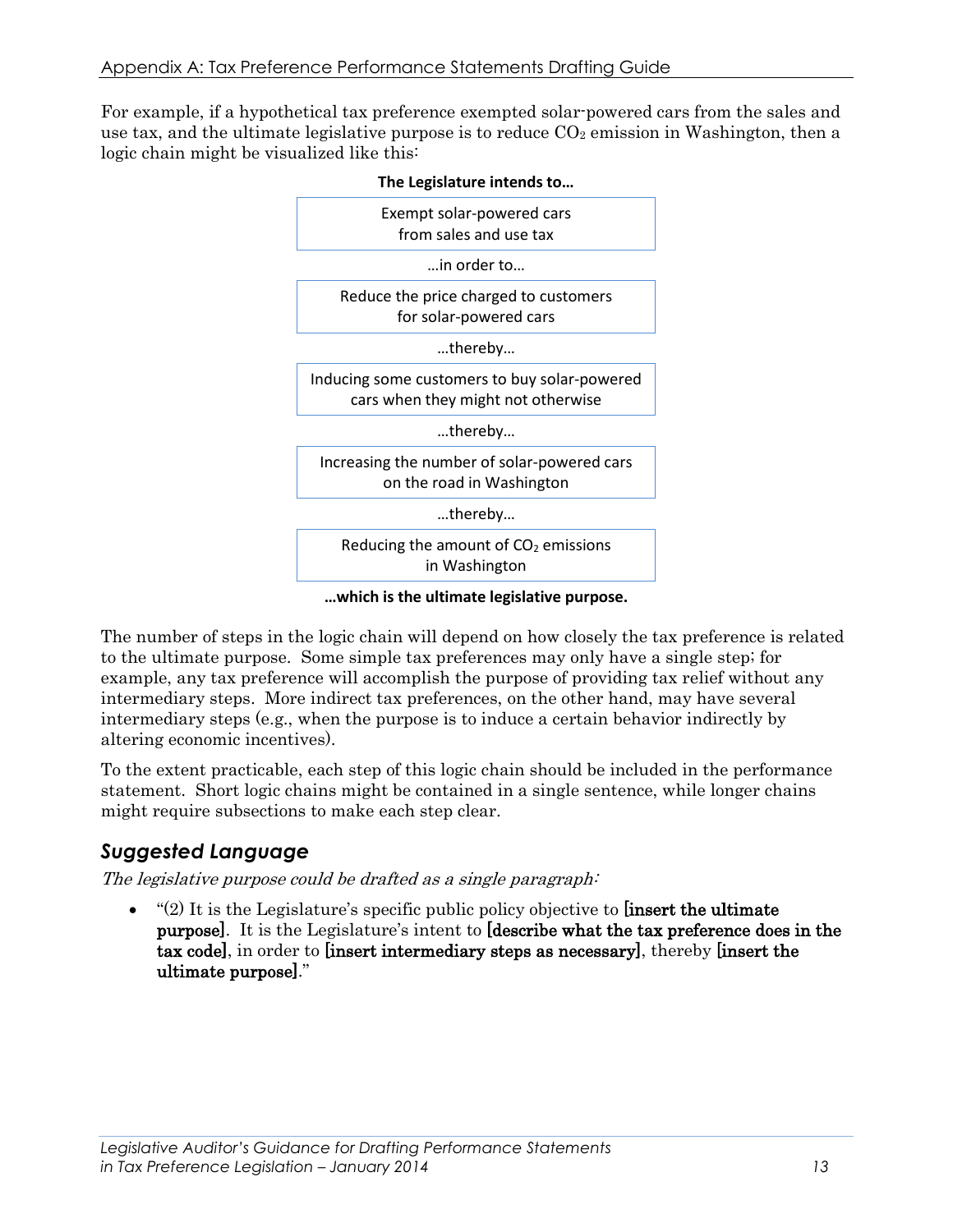Alternatively, for more complex logic chains, the legislative purpose could be drafted with subsections to clearly identify each intermediary step:

- $f(2)$  It is the Legislature's specific public policy objective to **[insert the ultimate** purpose]. It is the Legislature's intent to [describe what the tax preference does in the tax code], in order to:
	- (a) [insert intermediary step];
	- (b) Thereby [insert other intermediary steps as necessary];

…

(n) Thereby [insert the ultimate purpose]."

### *Examples*

- $(2)$  It is the Legislature's specific public policy objective to **reduce the amount of carbon** dioxide emissions in Washington. It is the Legislature's intent to exempt solarpowered cars from sales and use tax, in order to reduce the price charged to customers for solar-powered cars, thereby inducing some customers to buy solar-powered cars when they might not otherwise, thereby increasing the number of solar-powered cars on the road in Washington, thereby reducing the amount of carbon dioxide emissions in Washington.
- $\degree$ (2) It is the Legislature's specific public policy objective to **reduce the amount of carbon** dioxide emissions in Washington. It is the Legislature's intent to exempt solarpowered cars from sales and use tax, in order to:
	- (a) Reduce the price charged to customers for solar-powered cars;
	- (b) Thereby inducing customers to buy solar-powered cars when they might not otherwise;
	- (c) Thereby increasing the number of solar-powered cars on the road in Washington;
	- (d) Thereby reducing the amount of carbon dioxide emissions in Washington."

## <span id="page-18-0"></span>**Part 3: Measurements of Effectiveness**

RCW 82.32.808(4) requires performance statements to specify clear, relevant, and ascertainable metrics that allow JLARC staff to measure the effectiveness of the tax preference. Identifying how the Legislature intends to measure effectiveness is important, since statute now provides that all new tax preferences will have an expiration date (see RCW 82.32.805). Without sufficient evidence that the Legislature intended to extend the tax preference, the Legislative Auditor will likely recommend the preference be allowed to expire. Therefore, this part of the performance statement should explicitly identify what **conditions** the Legislature considers to be sufficient in order to extend the expiration date of the tax preference.

Please remember that these conditions must be something that JLARC can **measure**. For example, a measurable condition could include a specific number of jobs in an industry, a specific percentage increase in average wages, or a specific reduction in fuel prices.

In order for JLARC to measure the condition, the condition must also have *clear and specific* **targets**. For example, "an increase in family-wage jobs" is neither clear nor specific. To make this a measurable condition, the performance statement would need to indicate *how much* of an increase is desired and also *define* what "family-wage" means. An example of a more clear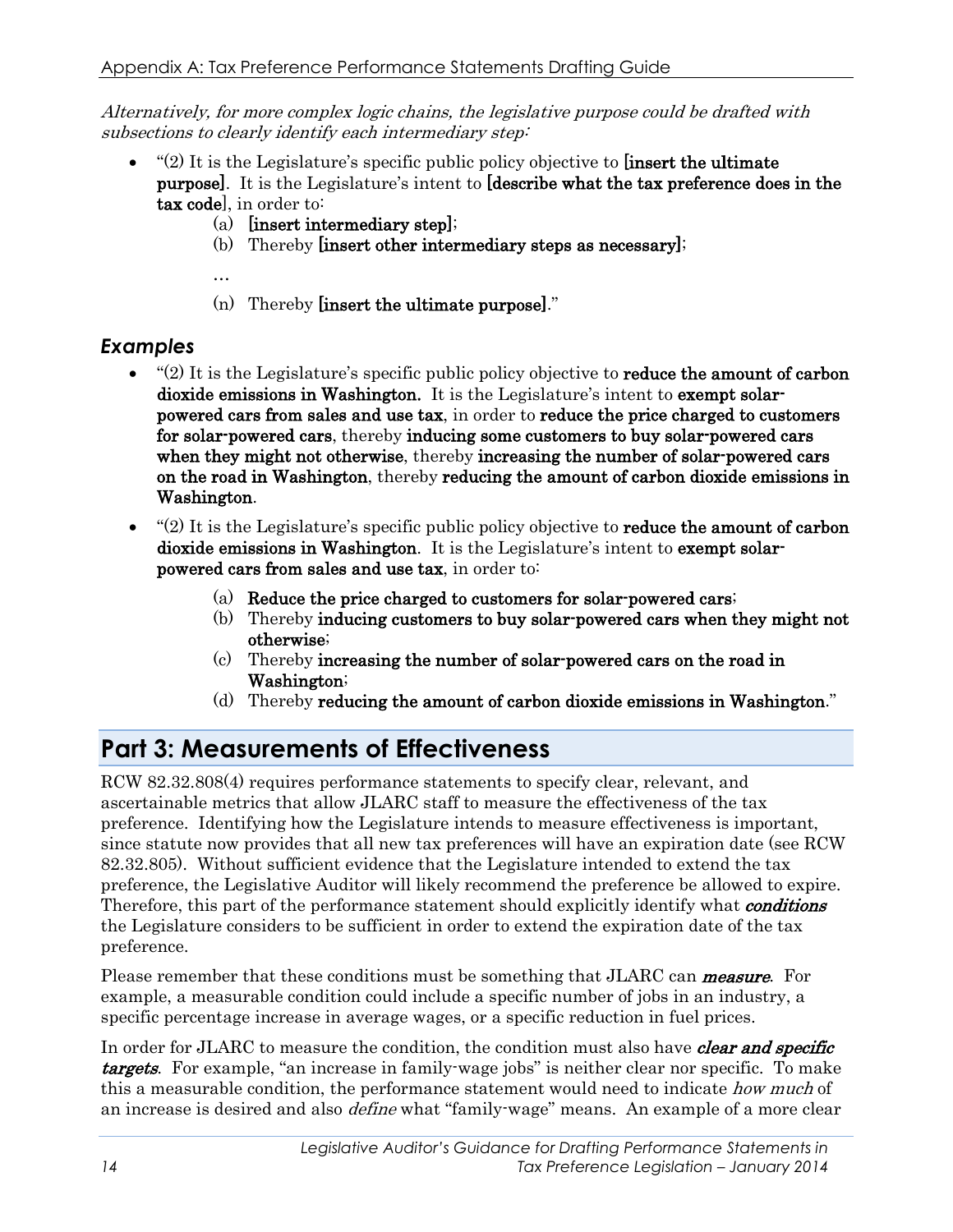and specific condition might be "an average increase in family-wage jobs by 10 percent among companies taking the tax preference, where 'family-wage' is defined as above the median household income in Washington."

Depending on how the Legislature intends to determine effectiveness, measurable conditions might be based on:

- 1. The ultimate public policy objective of the tax preference (e.g., whether there has been a specific reduction in  $CO<sub>2</sub>$  emissions, to use the example in Part 2 of this guide); or
- 2. Some intermediary step in the logic chain explaining the legislative purpose (e.g., whether there has been a specific increase in the number of solar-powered cars); or
- 3. Factors unrelated to the policy objective (e.g., whether the actual cost of the preference has been less than the estimated cost in the fiscal note).

NOTE: Use caution when including **causal language** when describing the measurable condition. Even with sufficient data and rigorous analysis, it is often not possible to conclude whether a tax preference actually *caused* a particular condition. In cases where the condition requires a causal relationship that cannot be determined, the Legislative Auditor would likely recommend that the tax preference expire. For example, whether "employment increased by 15 percent" (achieving a target) is easier to determine than whether "the tax preference increased employment by 15 percent" (determining causality). The former only requires a comparison of current employment to prior employment; the latter requires an econometric analysis that isolates the impact of the tax preference and accounts for other factors that might reasonably contribute to increased or decreased employment. Therefore, requiring evidence of a causal relationship is a very stringent condition that would not often be possible to determine.

#### *Suggested Language*

•  $(3)$  If a review finds that linsert measurable condition, then the Legislature intends to extend the expiration date of the tax preference."

#### *Examples*

A condition that only requires evidence of achieving a target, without determining causality:

• "(3) If a review finds that average employment at solar-powered car manufacturing plants increased by 15 percent in the five years following enactment of this tax preference, then the Legislature intends to extend the expiration date of the tax preference."

#### A similar condition that requires evidence of causation:

• "(3) If a review finds that the tax preference increased average employment at solarpowered car manufacturing plants by 15 percent in the five years following enactment of this tax preference, then the Legislature intends to extend the expiration date of the tax preference."

A condition that is not related to a hypothetical public policy objective of lower  $CO<sub>2</sub>$  emissions:

 $\bullet$  "(3) If a review finds that the average price of solar-powered cars remains higher than the average price of gasoline-powered cars, then the Legislature intends to extend the expiration date of the tax preference.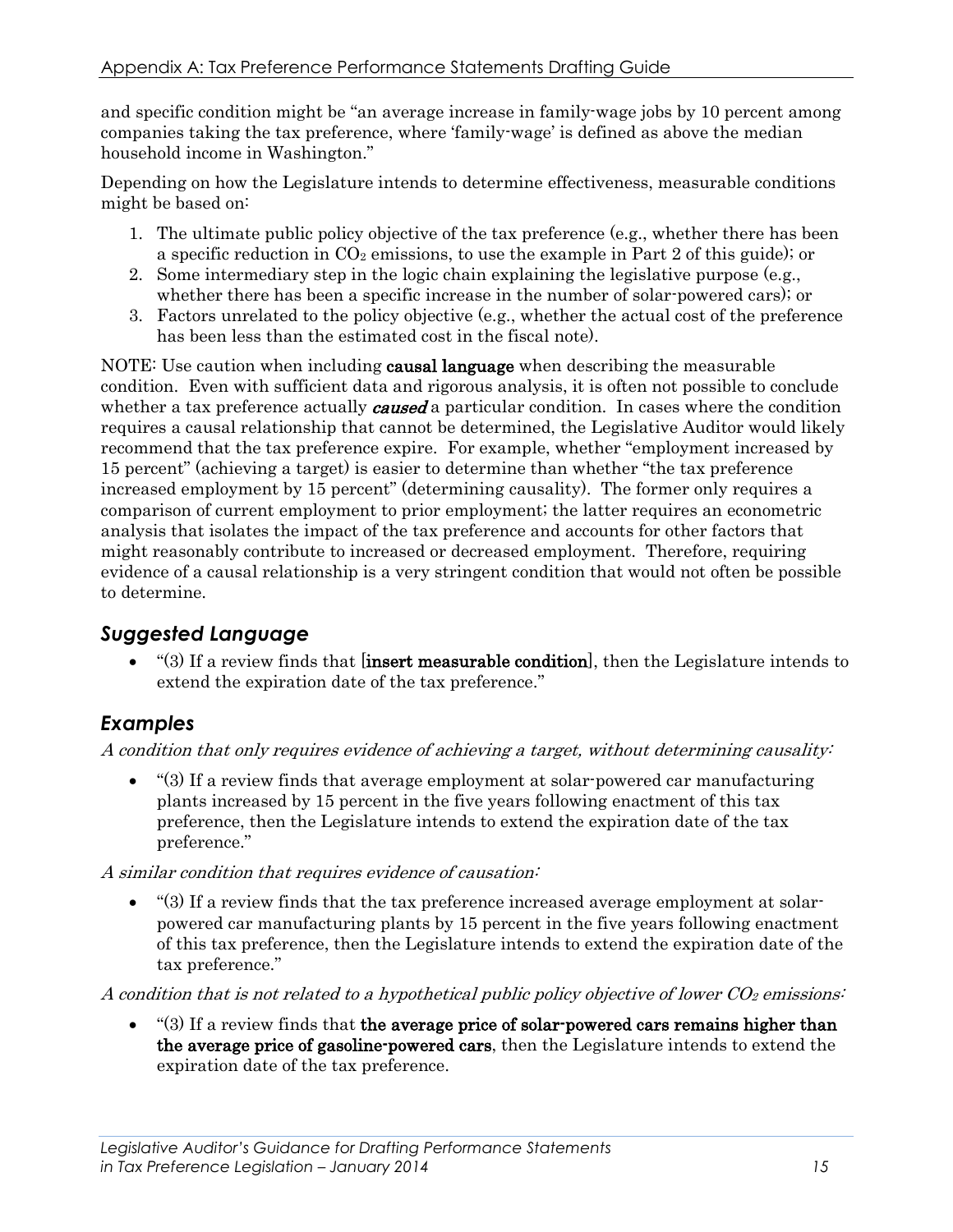### <span id="page-20-0"></span>**Part 4: Data Source**

RCW 82.32.808(4) requires performance statements to specify potential data sources that would allow JLARC staff to measure the effectiveness of the tax preference. For instance, after the measurable condition is selected (see Part 3 of this guide), the performance statement should identify what data could be used to measure that condition, as well as a source for this data.

If such data does not currently exist, it might be necessary for the legislation to require additional reporting by state agencies or the taxpayers taking the preference. Any new reporting requirements should be located in a codified section of the bill, not in the performance statement. However, the performance statement should still contain a reference to these new reporting requirements, since they would be the source of data for evaluation.

Note that RCW 82.32.808(6). (7) contains provisions about data reporting and disclosure. For example, if a tax preference is categorized as one intended to increase competitiveness or create jobs, then the taxpayer will be required to complete an annual survey. For all categories, the amount of tax preference claimed, if reported, is subject to public disclosure unless such disclosure may reasonably lead to economic harm.

When adding new data reporting requirements, the Legislature must balance the benefit of the new information with the potential cost of collecting it. In general, more specific data requirements aid in evaluation and let businesses and the DOR have a common understanding of what is required. Conversely, state agencies or taxpayers may need to expend additional resources in order to comply with new reporting requirements.

### *Suggested Language*

 $\bullet$  "(4) In order to obtain the data necessary to perform the review in subsection (3), the Joint Legislative Audit and Review Committee may refer to **existing data and its** source and/or new data requirements created elsewhere in the bill]."

#### *Examples*

- "(4) In order to obtain the data necessary to perform the review in subsection (3), the Joint Legislative Audit and Review Committee may refer to the employment and wage data available from the employment security department."
- $(4)$  In order to obtain the data necessary to perform the review in subsection (3), the Joint Legislative Audit and Review Committee may refer to the additional information required under section 102 of this act to be reported in an addendum to the tax return by taxpayers electing to take this preference."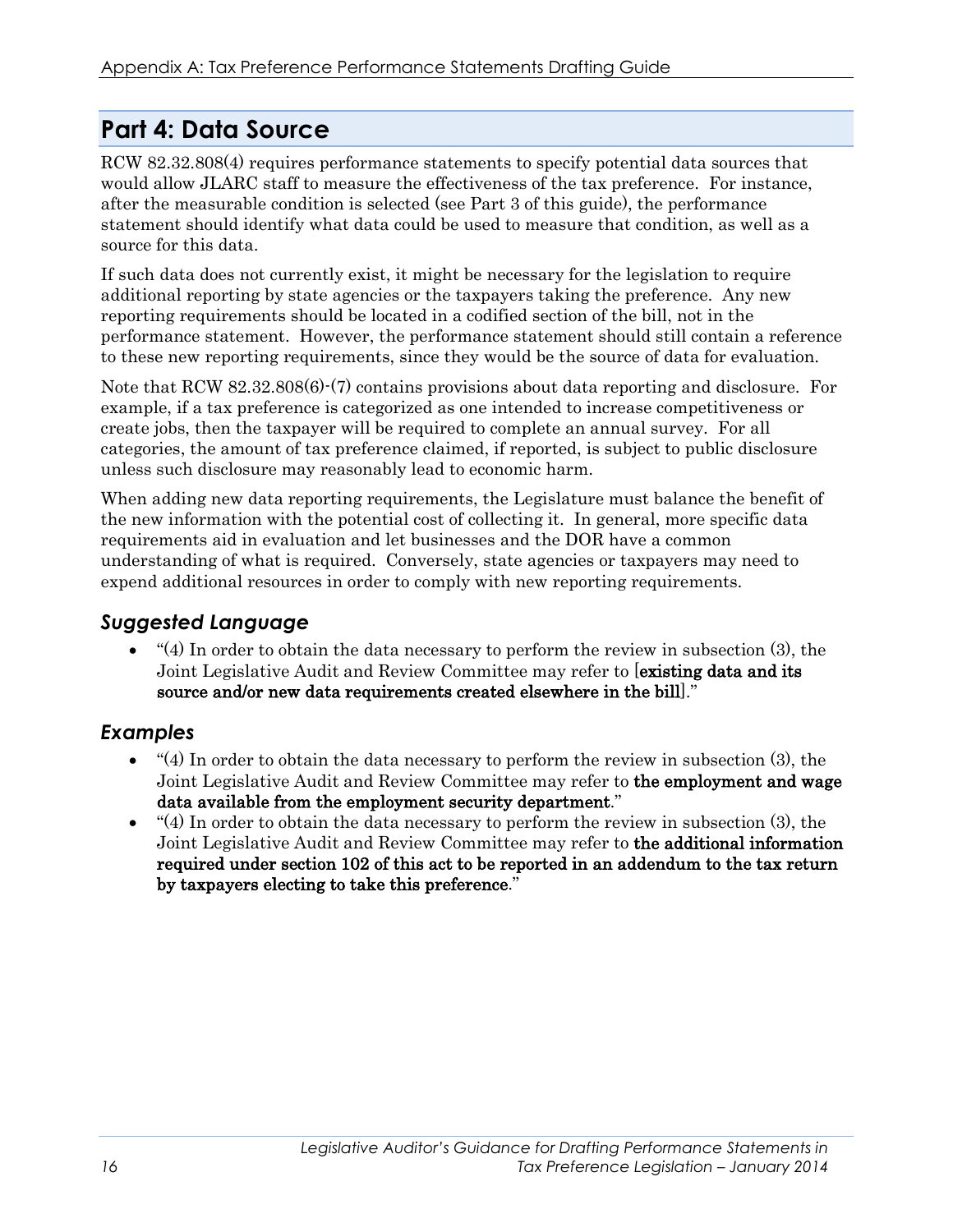### <span id="page-21-0"></span>**Examples: Complete Performance Statements**

The following template demonstrates the suggested language for a complete tax preference performance statement:

NEW SECTION. Sec. 101. This section is the tax preference performance statement for the tax preference contained in [reference to RCW or bill section]. This performance statement is only intended to be used for subsequent evaluation of the tax preference. It is not intended to create a private right of action by any party or be used to determine eligibility for preferential tax treatment.

(1) The Legislature categorizes this tax preference as one intended to [select one or more of the category descriptions], as indicated in RCW  $82.32.808(2)$ [select (a) through (f) as appropriate].

(2) It is the Legislature's specific public policy objective to [insert the ultimate purpose]. It is the Legislature's intent to [describe what the tax preference does in the tax code], in order to [insert intermediary steps as necessary], thereby [insert the ultimate purpose].

(3) If a review finds that [insert measurable condition], then the Legislature intends to extend the expiration date of the tax preference.

(4) In order to obtain the data necessary to perform the review in subsection (3), the Joint Legislative Audit and Review Committee may refer to [existing data and its source and/or new data requirements created elsewhere in the bill].

The following six fictional examples demonstrate the process of creating a complete performance statement for each of the six categories of tax preferences:

- A. Induce certain designated behavior by taxpayers
- B. Improve industry competitiveness
- C. Create or retain jobs
- D. Reduce structural inefficiencies in the tax structure
- E. Provide tax relief for certain businesses or individuals
- F. Accomplish a general purpose not identified above (custom description)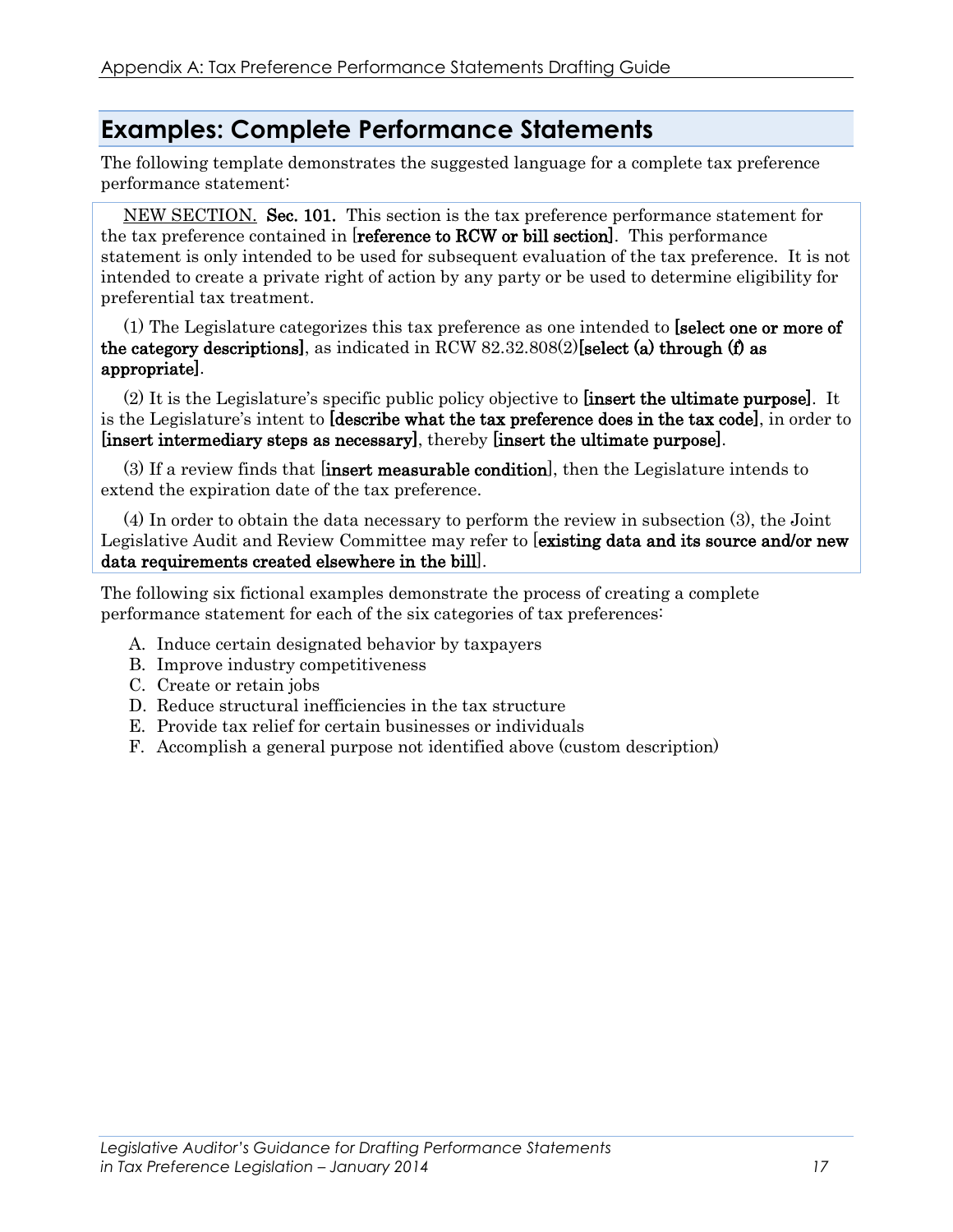### *A. Induce Certain Designated Behavior by Taxpayers*

Hypothetical example: The Legislature intends to reduce the amount of carbon dioxide emissions by exempting solar-powered cars from sales and use taxes. It intends to measure the effectiveness of the tax preference by measuring the increase in the number of solarpowered cars, and therefore requires Department of Licensing to provide the necessary data to JLARC.

NEW SECTION. Sec. 101. This section is the tax preference performance statement for the tax preference contained in **section 102 of this act**. This performance statement is only intended to be used for subsequent evaluation of the tax preference. It is not intended to create a private right of action by any party or be used to determine eligibility for preferential tax treatment.

(1) The Legislature categorizes this tax preference as one intended to induce certain designated behavior by taxpayers, as indicated in RCW  $82.32.808(2)(a)$ .

(2) It is the Legislature's specific public policy objective to reduce the amount of carbon dioxide emissions in Washington. It is the Legislature's intent to exempt solar-powered cars from sales and use taxes, in order to reduce the price charged to customers for solar-powered cars, thereby inducing some customers to buy solar-powered cars when they might not otherwise, thereby increasing the number of solar-powered cars on the road in Washington, thereby reducing the amount of carbon dioxide emissions in Washington.

(3) If a review finds that the number of solar-powered cars in Washington have increased by 50 percent compared to the number of cars at the time of enactment, then the Legislature intends to extend the expiration date of the tax preference.

(4) In order to obtain the data necessary to perform the review in subsection (3), the Joint Legislative Audit and Review Committee may refer to the number of solar-powered cars licensed in Washington according to the annual report required by the department of licensing under section 102 of this act.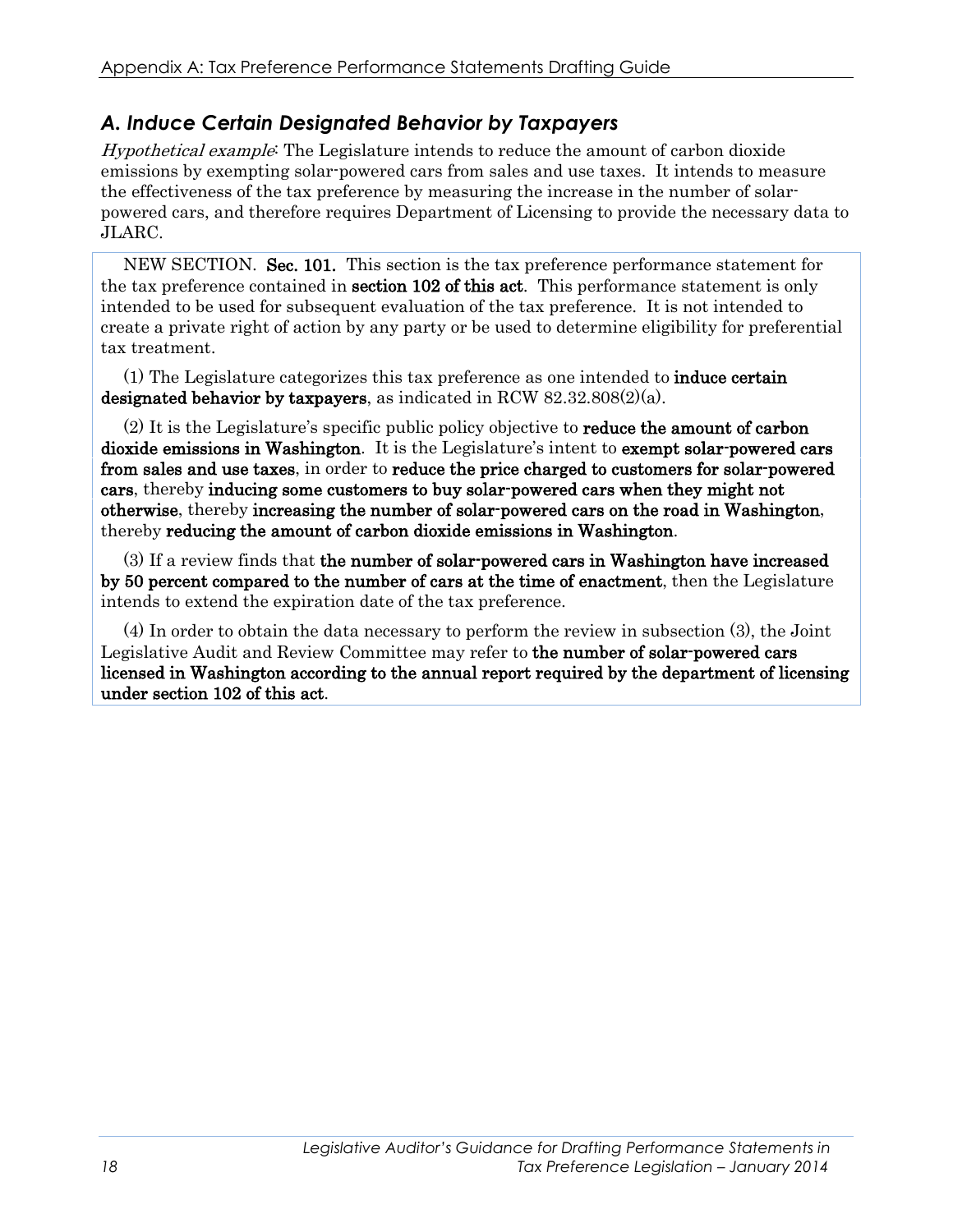### *B. Improve Industry Competitiveness*

Hypothetical example: The Legislature intends to improve the competitiveness of the solarpowered car industry by reducing the B&O tax rate of solar-powered car dealers. It intends to measure the effectiveness of the tax preference by measuring the number of solar-powered car dealers in Washington, and therefore directs JLARC to use annual survey data to identify such dealers.

NEW SECTION. Sec. 101. This section is the tax preference performance statement for the tax preference contained in **section 102 of this act**. This performance statement is only intended to be used for subsequent evaluation of the tax preference. It is not intended to create a private right of action by any party or be used to determine eligibility for preferential tax treatment.

(1) The Legislature categorizes this tax preference as one intended to improve industry competitiveness, as indicated in RCW 82.32.808(2)(b).

(2) It is the Legislature's specific public policy objective to improve the competitiveness of the solar-powered car industry in Washington. It is the Legislature's intent to reduce the business and occupation tax rate for solar-powered car retailers from 0.471 percent to 0.275 percent, in order to reduce the operating costs for solar-powered car retailers in Washington, thereby improving the competitiveness of the solar-powered car industry in Washington.

(3) If a review finds that the number of solar-powered cars retailers in Washington has increased by five percent compared to the number of those retailers at the time of enactment, then the Legislature intends to extend the expiration date of the tax preference.

(4) In order to obtain the data necessary to perform the review in subsection (3), the Joint Legislative Audit and Review Committee may refer to the annual survey a taxpayer reporting under the tax rate provided in section 102 of this act must file with the department of revenue per RCW 82.32.585.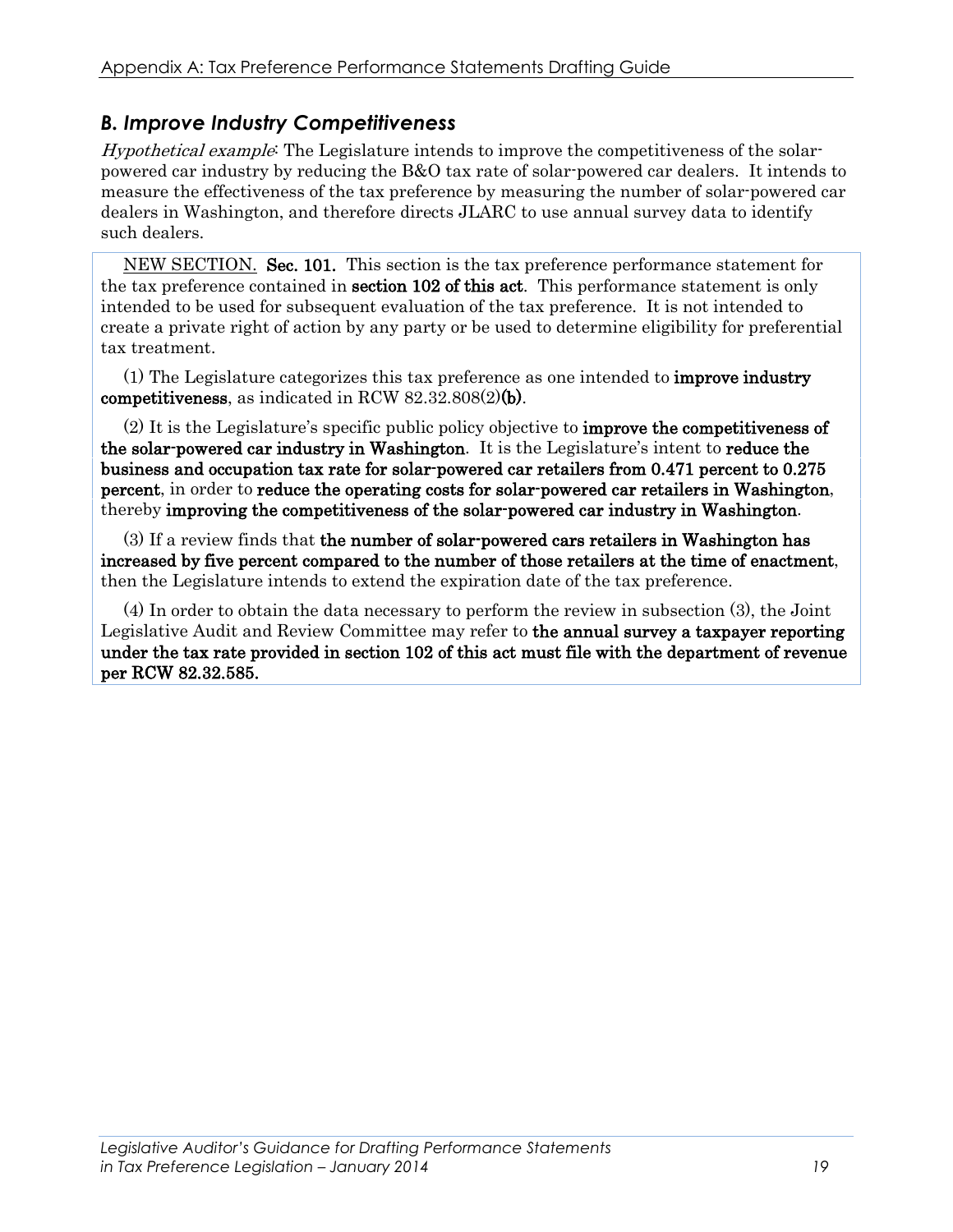### *C. Create or Retain Jobs*

Hypothetical example: The Legislature intends to create or retain jobs in the solar-powered car manufacturing industry by reducing the B&O tax rate of solar-powered car manufacturers. It intends to measure the effectiveness of the tax preference by measuring the number of solar-powered car manufacturing jobs in Washington, and therefore directs JLARC to use annual survey data and existing employment data for such manufacturers.

NEW SECTION. Sec. 101. This section is the tax preference performance statement for the tax preference contained in **section 102 of this act**. This performance statement is only intended to be used for subsequent evaluation of the tax preference. It is not intended to create a private right of action by any party or be used to determine eligibility for preferential tax treatment.

(1) The Legislature categorizes this tax preference as one intended to create or retain jobs, as indicated in RCW 82.32.808(2)(c).

(2) It is the Legislature's specific public policy objective to increase the number of manufacturing jobs in the solar-powered car industry in Washington. It is the Legislature's intent to reduce the business and occupation tax rate for solar-powered car manufacturers from 0.471 percent to 0.275 percent, in order to reduce the operating costs for solar-powered car manufacturers in Washington, thereby increasing the ability of these firms to expand their Washington operations, thereby increasing the number of manufacturing jobs in the solarpowered car industry in Washington.

(3) If a review finds that the number of jobs at solar-powered cars manufacturers in Washington has increased by 15 percent compared to the number of those jobs at the time of enactment, then the Legislature intends to extend the expiration date of the tax preference.

(4) In order to obtain the data necessary to perform the review in subsection (3), the Joint Legislative Audit and Review Committee may refer to:

(a) The annual survey a taxpayer reporting under the tax rate provided in section 102 of this act must file with the department of revenue per RCW 82.32.585; and

(b) Employment data available from the employment security department.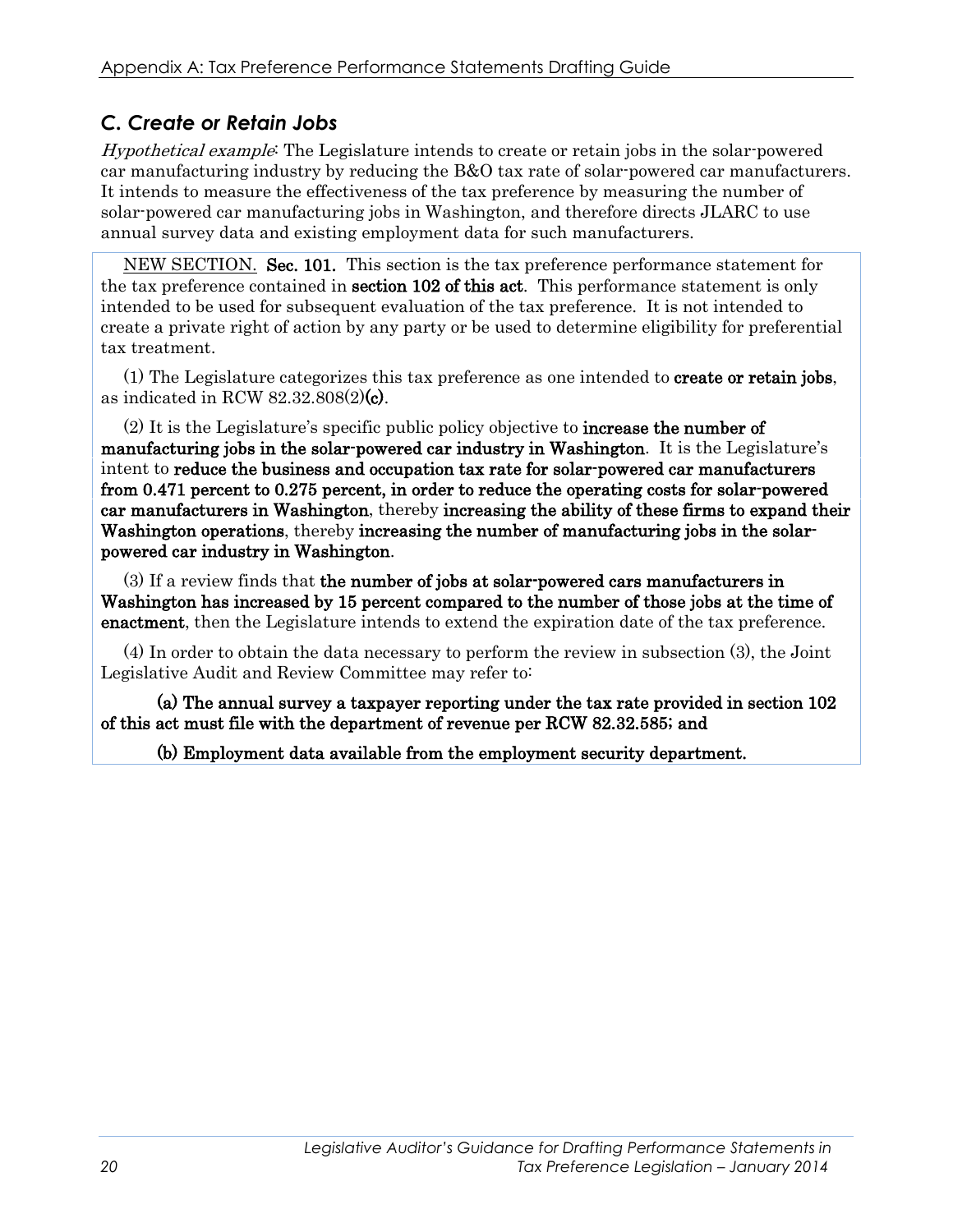#### *D. Reduce Structural Inefficiencies in the Tax Structure*

Hypothetical example: The Legislature intends to remove the pyramiding effect of the B&O tax on subsidiary manufacturers of solar panels used exclusively for solar-powered cars by allowing those manufacturers to take a deduction from the B&O tax. It intends to measure the effectiveness of the tax preference by determining whether the pyramiding effect is removed, and therefore directs JLARC to use both annual survey and existing tax return data.

NEW SECTION. Sec. 101. This section is the tax preference performance statement for the tax preference contained in **section 102 of this act**. This performance statement is only intended to be used for subsequent evaluation of the tax preference. It is not intended to create a private right of action by any party or be used to determine eligibility for preferential tax treatment.

(1) The Legislature categorizes this tax preference as one intended to reduce structural inefficiencies in the tax structure, as indicated in RCW 82.32.808(2)(d).

(2) It is the Legislature's specific public policy objective to remove the pyramiding effect of the business and occupation tax on subsidiary manufacturers of solar panels used exclusively for solar-powered cars. It is the Legislature's intent to allow solar panel manufacturers that are wholly owned subsidiaries of solar-powered car manufactures to deduct receipts from sales of solar panels used exclusively for solar-powered cars, in order to ensure that the manufacture of these solar panels are only taxed once under the business and occupation tax in Washington, thereby removing the pyramiding effect of the B&O tax on these subsidiary manufacturers.

(3) If a review finds that the tax preference removes the pyramiding effect for manufacturing of solar panels used exclusively in solar-powered cars, then the Legislature intends to extend the expiration date of the tax preference.

(4) In order to obtain the data necessary to perform the review in subsection (3), the Joint Legislative Audit and Review Committee may refer to:

(a) The annual survey that a taxpayer reporting under the tax rate provided in section 102 of this act must file with the department of revenue per RCW 82.32.585; and

 (b) The amount of the business and occupation tax deduction taken under section 102 of this act as reported on the tax return form.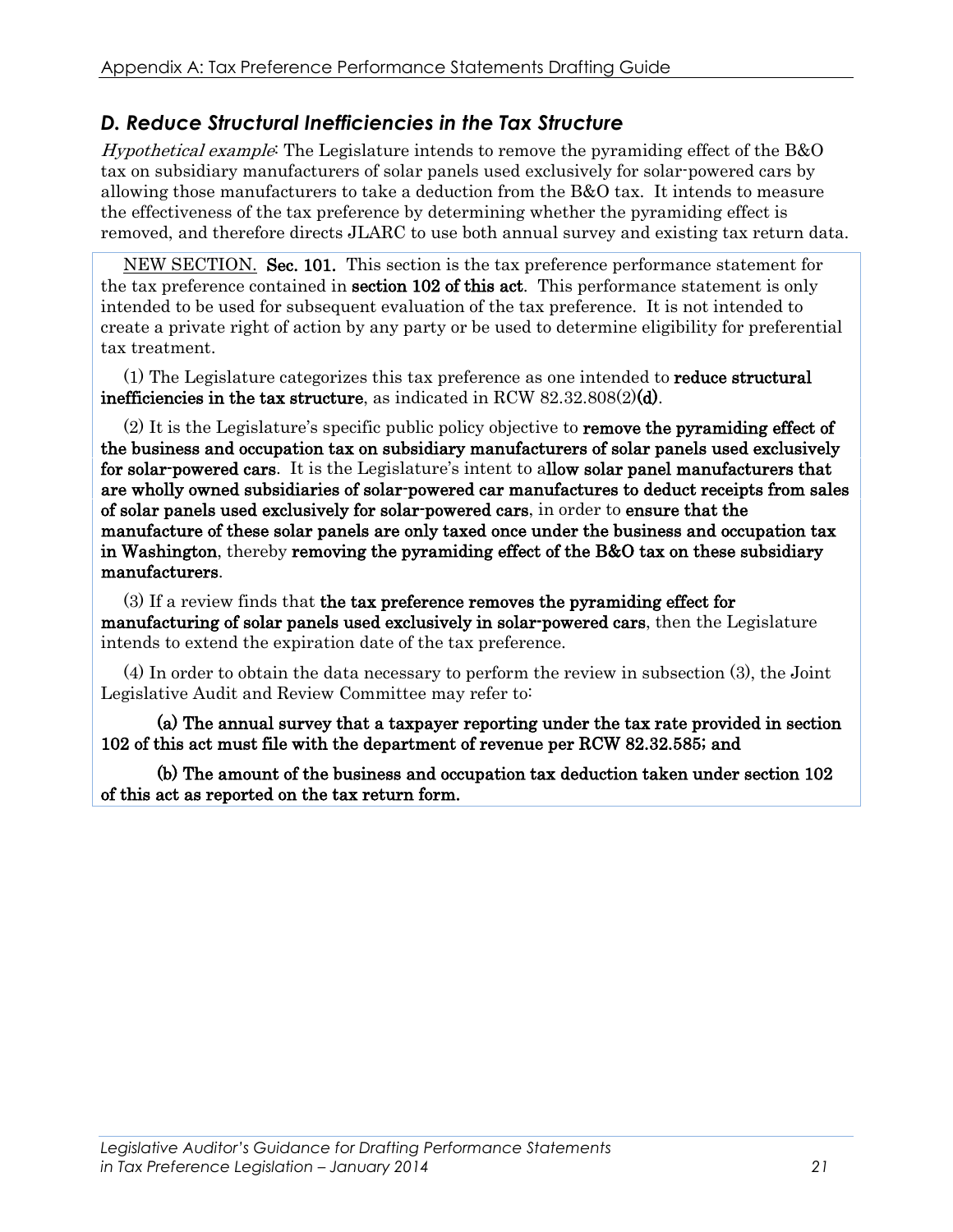### *E. Provide Tax Relief for Certain Businesses or Individuals*

Hypothetical example: The Legislature intends to provide tax relief to the solar-powered car manufacturing industry by allowing those manufacturers to take a deduction from the B&O tax. It intends to measure the effectiveness of the tax preference by determining whether the tax relief stays close to the amount estimated in the fiscal note, and therefore directs JLARC to use both annual survey and existing tax return data.

NEW SECTION. Sec. 101. This section is the tax preference performance statement for the tax preference contained in **section 102 of this act**. This performance statement is only intended to be used for subsequent evaluation of the tax preference. It is not intended to create a private right of action by any party or be used to determine eligibility for preferential tax treatment.

(1) The Legislature categorizes this tax preference as one intended to provide tax relief for certain businesses or individuals, as indicated in RCW  $82.32.808(2)(e)$ .

(2) It is the Legislature's specific public policy objective to provide tax relief to the solarpowered car manufacturing industry. It is the Legislature's intent to allow solar-powered car manufacturers to deduct their gross receipts from the business and occupation tax, in order to provide tax relief.

(3) If a review finds that the actual fiscal cost of this tax preference has not exceeded the estimated cost in the fiscal note by more than ten percent in any of the initial three biennia, then the Legislature intends to extend the expiration date of the tax preference.

(4) In order to obtain the data necessary to perform the review in subsection (3), the Joint Legislative Audit and Review Committee may refer to:

(a) The annual survey that a taxpayer reporting under the tax rate provided in section 102 of this act must file with the department of revenue per RCW 82.32.585; and

 (b) The amount of the business and occupation tax deduction taken under section 102 of this act as reported on the tax return form.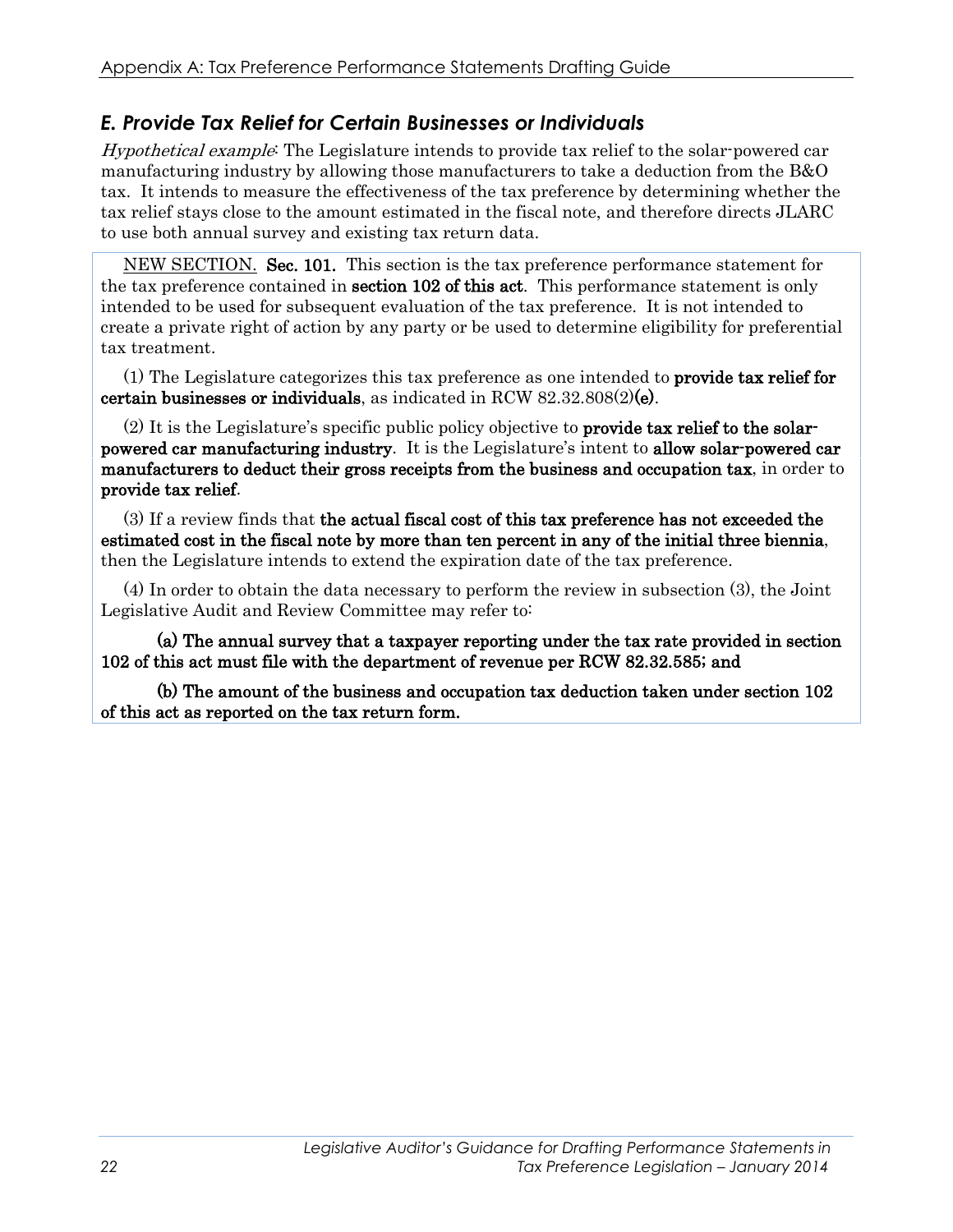### *F. General Purpose Not Identified Above (Custom Description)*

Hypothetical example: The Legislature intends to bring Washington's tax law into compliance with a (fictional) federal statute prohibiting state taxation of solar-powered cars by exempting sales of solar-powered cars from the sales and use tax. It intends to measure the effectiveness of the tax preference by determining whether federal law continues to prohibit state taxation of solar-powered cars, and therefore directs JLARC to refer to federal statutes.

NEW SECTION. Sec. 101. This section is the tax preference performance statement for the tax preference contained in **section 102 of this act**. This performance statement is only intended to be used for subsequent evaluation of the tax preference. It is not intended to create a private right of action by any party or be used to determine eligibility for preferential tax treatment.

(1) The Legislature categorizes this tax preference as one intended to accomplish a general purpose, as indicated in RCW 82.32.808(2)(f).

(2) It is the Legislature's specific public policy objective to bring Washington's tax law into compliance with a federal statute prohibiting state taxation of solar-powered cars. It is the Legislature's intent to **exempt sales of solar-powered cars from the sales and use tax**, in order to comply with federal law.

(3) If a review finds that the federal law continues to prohibit state taxation of solarpowered cars, then the Legislature intends to extend the expiration date of the tax preference.

(4) In order to obtain the data necessary to perform the review in subsection (3), the Joint Legislative Audit and Review Committee may refer to current federal statutes.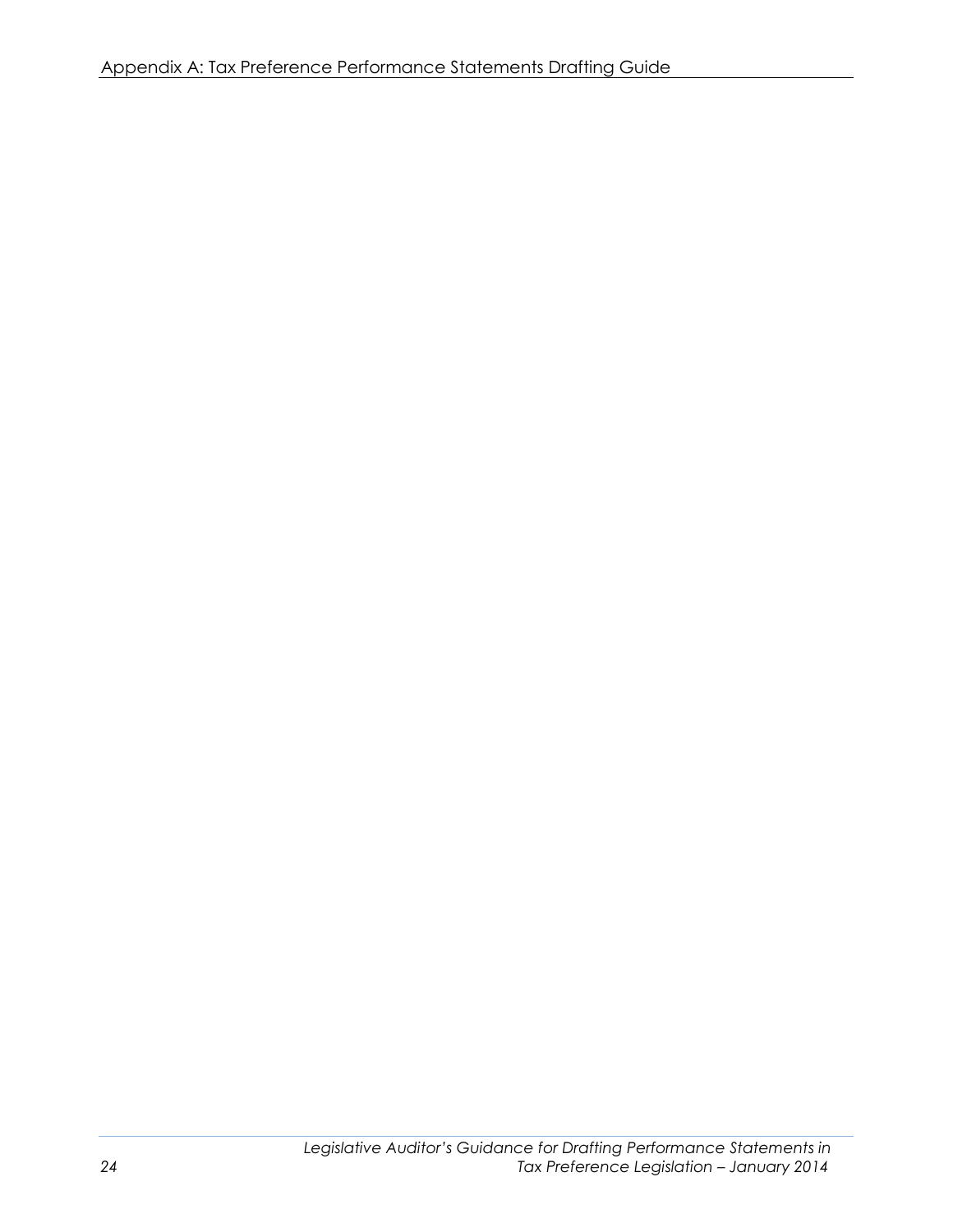# <span id="page-29-0"></span>**Appendix B: Research on State Tax Preference/Economic Development Disclosure and Evaluation/Analysis Efforts**

### <span id="page-29-1"></span>**Summary**

In the fall of 2013, JLARC staff researched state tax preference or economic development beneficiary disclosure and evaluation practices. Because states vary widely in their tax structures and in how and to whom tax preferences/incentives or economic development programs are provided, JLARC staff looked at a broad array of incentives and programs. These included: tax exemptions, deductions or credits; grants; loans; tax reductions or deferrals; and other economic programs. A brief summary of what we found is noted below.

### <span id="page-29-2"></span>**State Disclosure of Tax Incentive/Economic Development Beneficiaries**

JLARC staff found 27 of the 50 states disclose the beneficiary name, facility location, and varying levels of other details for at least three state tax incentive or economic development programs. Because of the breadth of the programs in other states, it was not possible to identify what proportion of all tax incentive and economic development programs have disclosure requirements.

When information is disclosed, it is generally provided through state government websites, by economic development organizations, or by a state tax department. Disclosed information is available through many formats, including: searchable databases or portals; published applications or annual reports submitted by participants; or information provided in annual reports or summaries produced by government entities such as governors' offices, state tax agencies, legislative organizations, etc.

Some states provide beneficiary disclosure through searchable databases, portals, or map features that drill down to specific programs, beneficiaries, and additional details.

- Florida's Economic Development Portal was recently changed and went live October 1, 2013. The new portal provides project information on beneficiaries, location, the maximum potential and confirmed state fund expenditure, projected and actual jobs created or retained, and projected and actual return on investment (ROI).
- Indiana's Economic Development Portal allows users to search various criteria, including recipient, county/city, fund type, contract status, and contract year. From the list generated by a search, you can drill down to the specific contract details, the current status of the project, and project performance details.
- Louisiana's "Fastlane" is a searchable database for economic development incentives that allows users to drill down to specific contract application or advancement data. The level of detail does not appear to provide updated data on actual performance.
- Oklahoma's OpenBooks Tax Credits search engine allows users to search by taxpayer name, tax year, and type of credit to provide details on tax credits granted by the state.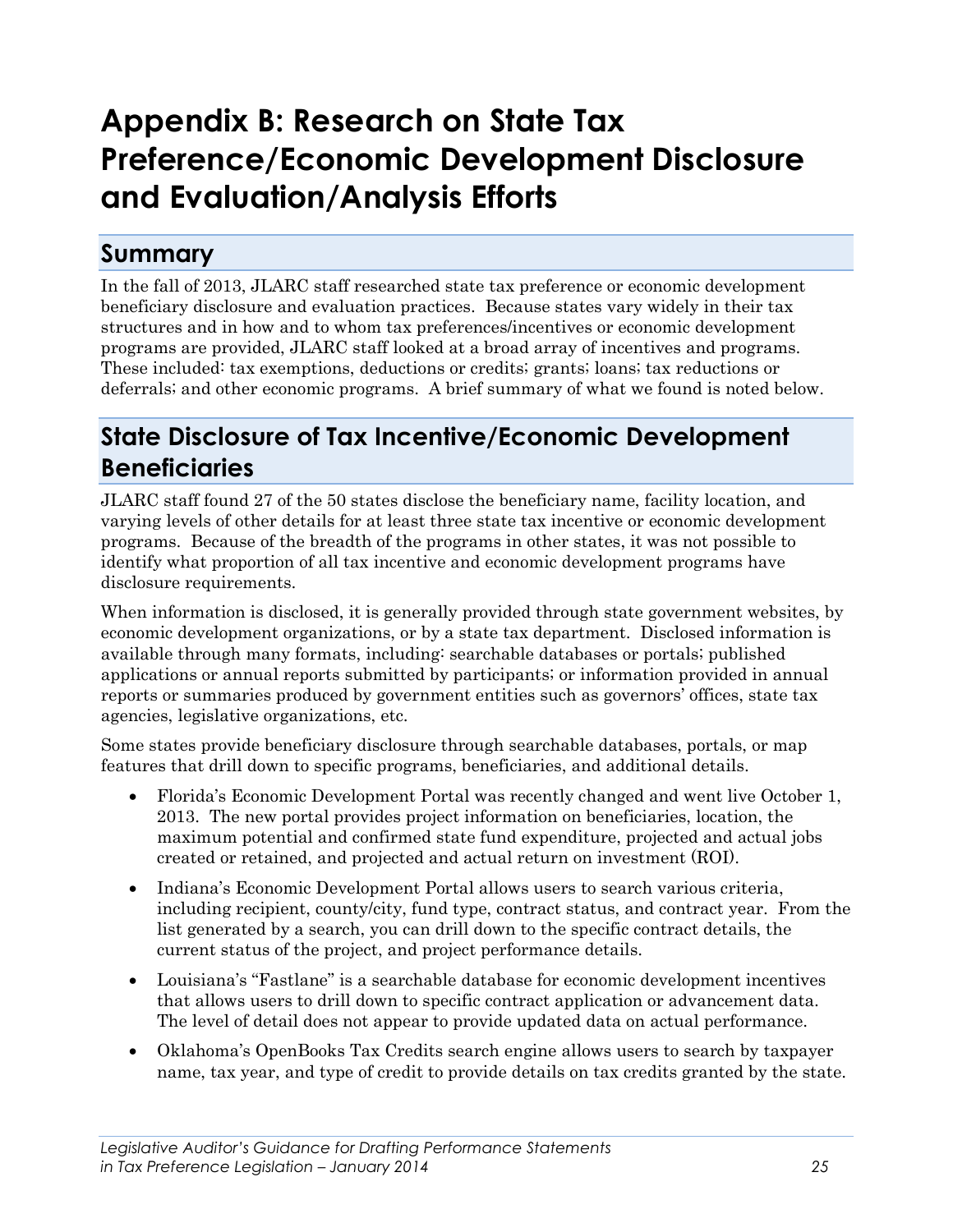Appendix B: Research on State Tax Preference/Economic Development Disclosure and Evaluation/Analysis Efforts

• Wisconsin's "Impact Map!" is an interactive map that shows all individual economic investments made since July 2011. The map provides regional and individual detail including beneficiary name, award amounts, location, and projected jobs. The tool also generates summary reports.

Other states provide spreadsheets or detailed reports that disclose the beneficiary name, location of project, tax incentive or economic development program used, and other details.

- Iowa's Economic Development Authority provides an online listing of all projects awarded or under contract since 2003. Users can drill down to view data on projects in numerous categories, such as those too new to report, those not proceeding, those in default, and closed projects that were successful, or where funds were recaptured partly or in full.
- Nebraska's Department of Revenue publishes tax incentive annual reports on its website. The reports provide limited details on agreements and contracts signed in the most recent and in prior years under various incentive/economic development programs. These may include the beneficiary name, location, planned investment amount, and the estimated number of jobs on a project level, as well as aggregated performance information on some incentive programs.
- North Carolina's Department of Revenue provides an online 2013 Economic Incentives Report with a spreadsheet listing all incentives, the number of taxpayers taking credits or claiming refunds under it, the total credits taken or refunds claimed, and additional information. For most credit or refund types, a link lists the taxpayers receiving funds and the amount each received.
- Oregon provides online detail on approved applications, performance agreements, or ongoing projects under four different economic development programs.
- Texas produces several reports detailing tax incentive/economic development programs that include beneficiary identities, the estimated value of the incentives/programs, locations, and other details.
- Vermont's Agency of Commerce & Community Development publishes annual reports on three different tax incentive programs, noting incentive application information (and identity of applicant), status, the type and location of the proposed project, the maximum incentive considered, and the minimum net revenue benefit.
- <span id="page-30-0"></span>• Washington's Department of Revenue provides a link to current and historical annual reports and annual surveys filed by beneficiaries of several tax incentives. Annual report details include the beneficiary name, business location, and job detail, but not the amount of tax incentive received; annual survey details provide the beneficiary name, the specific incentive used, and the incentive amount received only.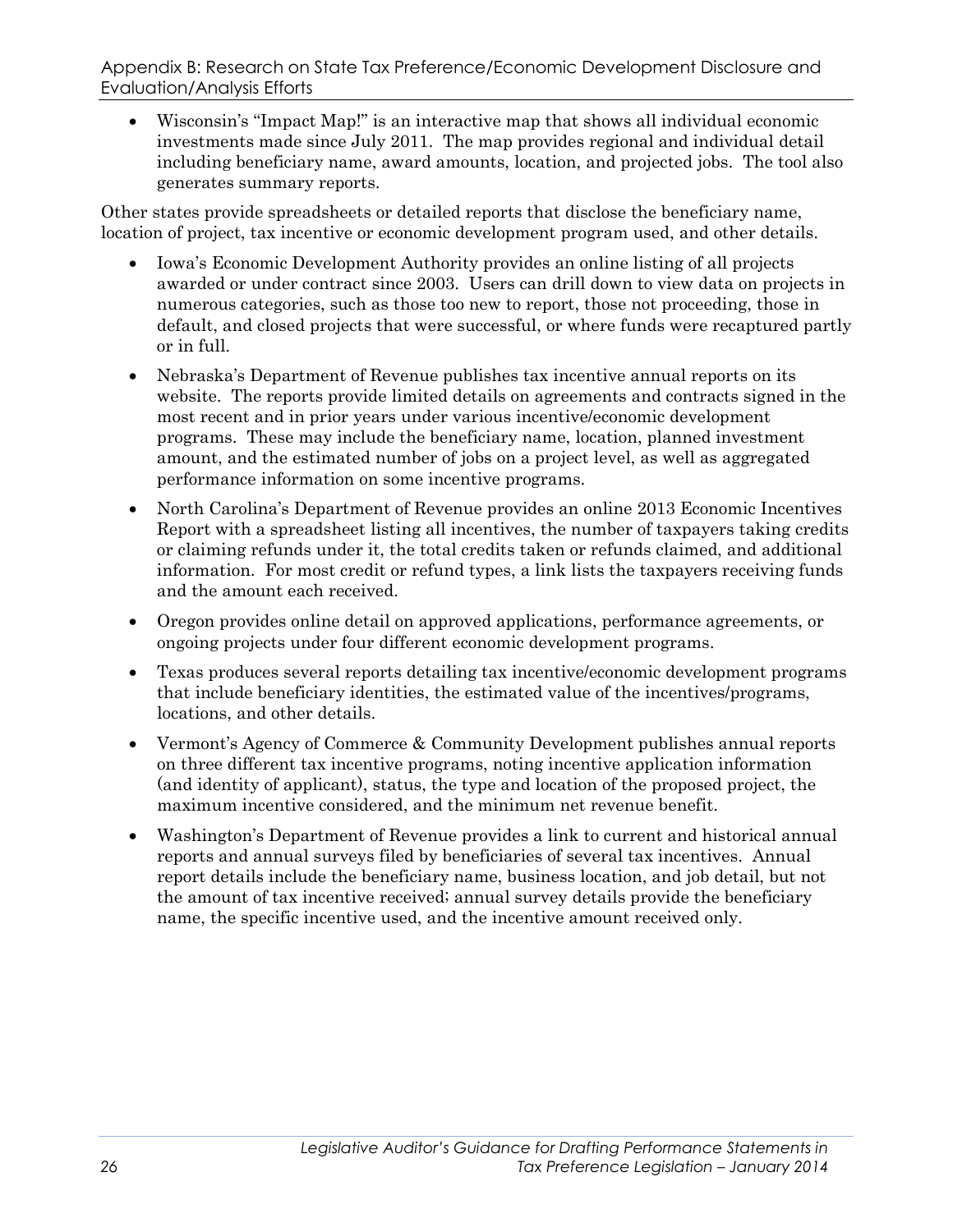### **State Evaluation of Effectiveness of Tax Incentive/Economic Development Programs**

JLARC staff found that 17 states have produced at least one evaluation or analysis since 2010 examining whether an incentive or economic development program has effectively achieved its goal or stated purpose.

- Arizona's Joint Legislative Income Tax Review committee has conducted an ongoing review of state income tax credits since 2002, looking at the purpose, fiscal impact, and performance measures of income tax credits and making recommendations to the Legislature on whether they should be continued or repealed.
- California's Franchise Tax Board issued an evaluation of income tax expenditures in 2011 that discussed whether or not the expenditures were successful.
- Connecticut's Department of Economic and Community Development published an evaluation of state credit and abatement programs in 2010; it appears to be a one-time product in response to legislation.
- Delaware published a comprehensive tax preference evaluation in 2011; these reports are scheduled to be issued biennially.
- Enterprise Florida publishes an "Annual Incentives Report," providing an overview of the state's economic development process and structure, and a summary of the various types of programs provided and their objectives. The report also details the specific performance of economic development incentive programs for the most recent fiscal year on an aggregated basis and lists the specific incentive agreements executed during the fiscal year.
- Indiana's Legislative Services Agency reviewed 42 state income tax credits in 2012 and 2013 to determine the scope and purpose of the credits, identify the beneficiaries and the activities the credits promote, and determine how well the credit performed.
- Iowa evaluates each awarded or contracted economic development project annually to measure status and progress.
- Louisiana provides performance evaluations annually on several economic incentive programs.
- Oregon's tax expenditure process requires an evaluation of tax preferences on a regular basis in order for the preference to be renewed. Additionally, every tax credit is scheduled to sunset in six years; the legislative Joint Committee on Tax Credits reviews each credit prior to its sunset.
- Pennsylvania's Legislative Budget and Finance Committee issued a report in 2010 on the state's tax credit programs that evaluated whether they achieved their intent.
- Texas' Comptroller's Office provides an annual analysis on economic development incentives.
- Washington's Joint Legislative Audit and Review Committee conducts tax preference reviews annually, evaluating a number of tax preferences selected by a Citizen's Commission to identify the public policy objective, determine if that objective has been achieved, estimate the beneficiary savings, and provide a recommendation to the Legislature as to whether the preference should be continued, reviewed, or repealed.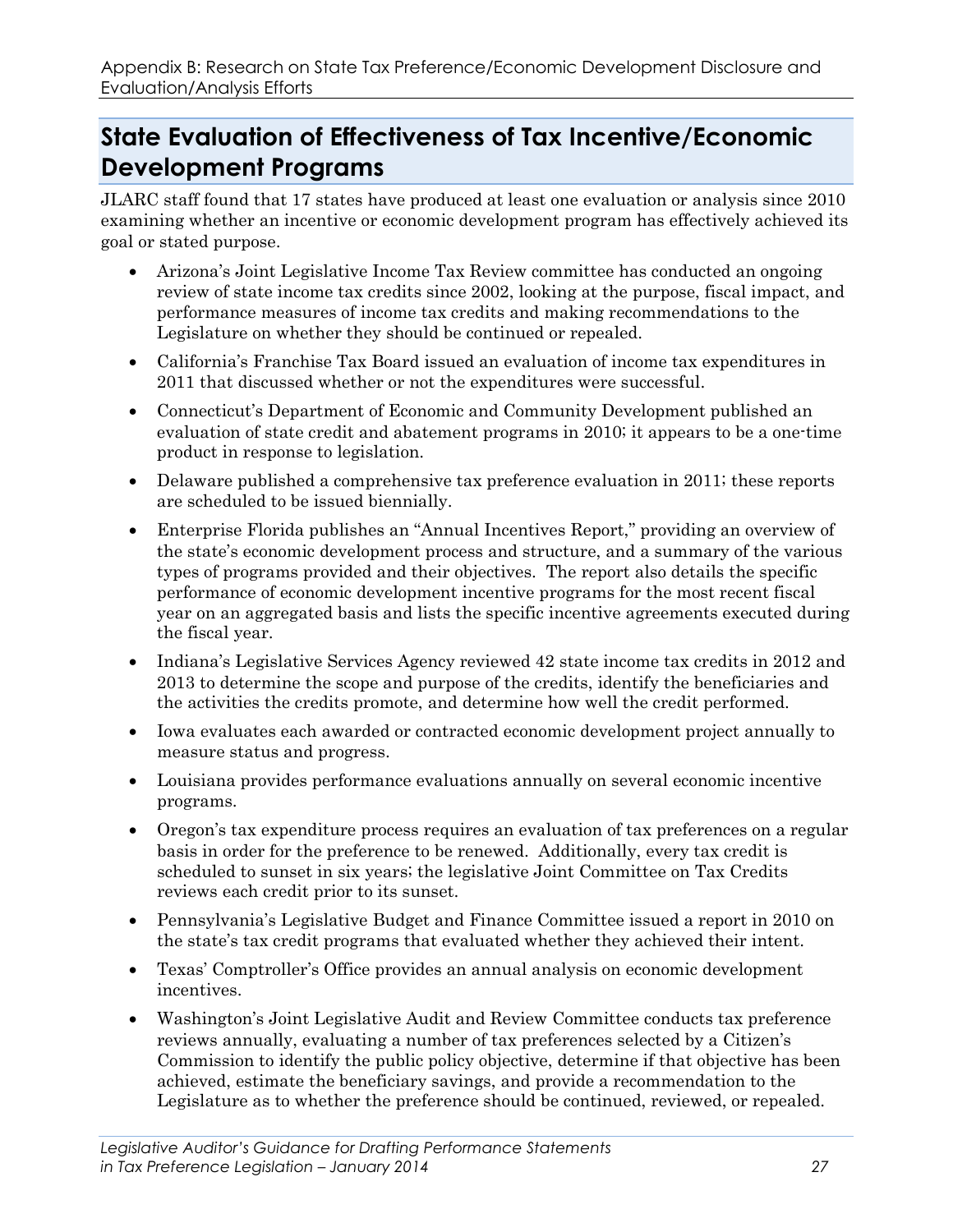Appendix B: Research on State Tax Preference/Economic Development Disclosure and Evaluation/Analysis Efforts

• West Virginia's 2012 Tax Credit Review and Accountability Report evaluated and provided information on the cost effectiveness of four tax credits.

### <span id="page-32-0"></span>**States Making Changes to Improve Tax Preference Evaluation Efforts**

JLARC staff found several states took action in 2013 (unless otherwise noted) to improve their evaluation efforts for tax preferences and economic development programs.

- Arkansas requires the Economic Development Commission's annual reports to put more emphasis on reviewing projects rather than programs, including the benefit accruing to the state.
- Florida created a schedule for evaluating all economic development incentives once every three years. Evaluations will be conducted by two legislative offices.
- Georgia the state tax expenditure report must include an analysis of direct beneficiaries of tax expenditures.
- Louisiana agencies responsible for administering tax incentives must also evaluate them. The analysis will include whether the state receives a positive return on investment and other economic benefits produced.
- Maine a budget proviso directed an appointed task force to develop a regular process for tax incentive evaluation.
- Massachusetts a 2012 Tax Expenditure Commission report recommended efforts to identify policy objectives, as well as develop metrics to measure and schedules to analyze tax incentives.
- Nebraska a September 2013 Legislative Auditor's Office report found the state did not currently evaluate tax incentives, nor provide benchmarks, goals, or metrics by which to measure their effectiveness. A report is scheduled for release in November 2013 to recommend metrics and data that would be helpful in evaluating tax incentives.
- Oregon the Legislative Revenue Office is to produce a report with a variety of information on tax credits the year before a credit expires, including an assessment of the credits' effectiveness.
- Rhode Island enacted the Economic Development Tax Incentives Act of 2013, requiring a review of its economic development tax incentives at least once every three years. The reviews will measure incentives' costs and benefits and make a recommendation to continue, reform, or end each incentive.
- Virginia 2012 legislation created a Joint Subcommittee to Evaluate Tax Preferences in order to adopt a schedule, establish procedures and performance measures, and then perform a systematic review of the state's tax preferences.
- Washington 2013 legislation requires all new or revised tax preference legislation to include performance statements, specify relevant and measurable metrics by which to measure the preference's effectiveness, and include expiration dates.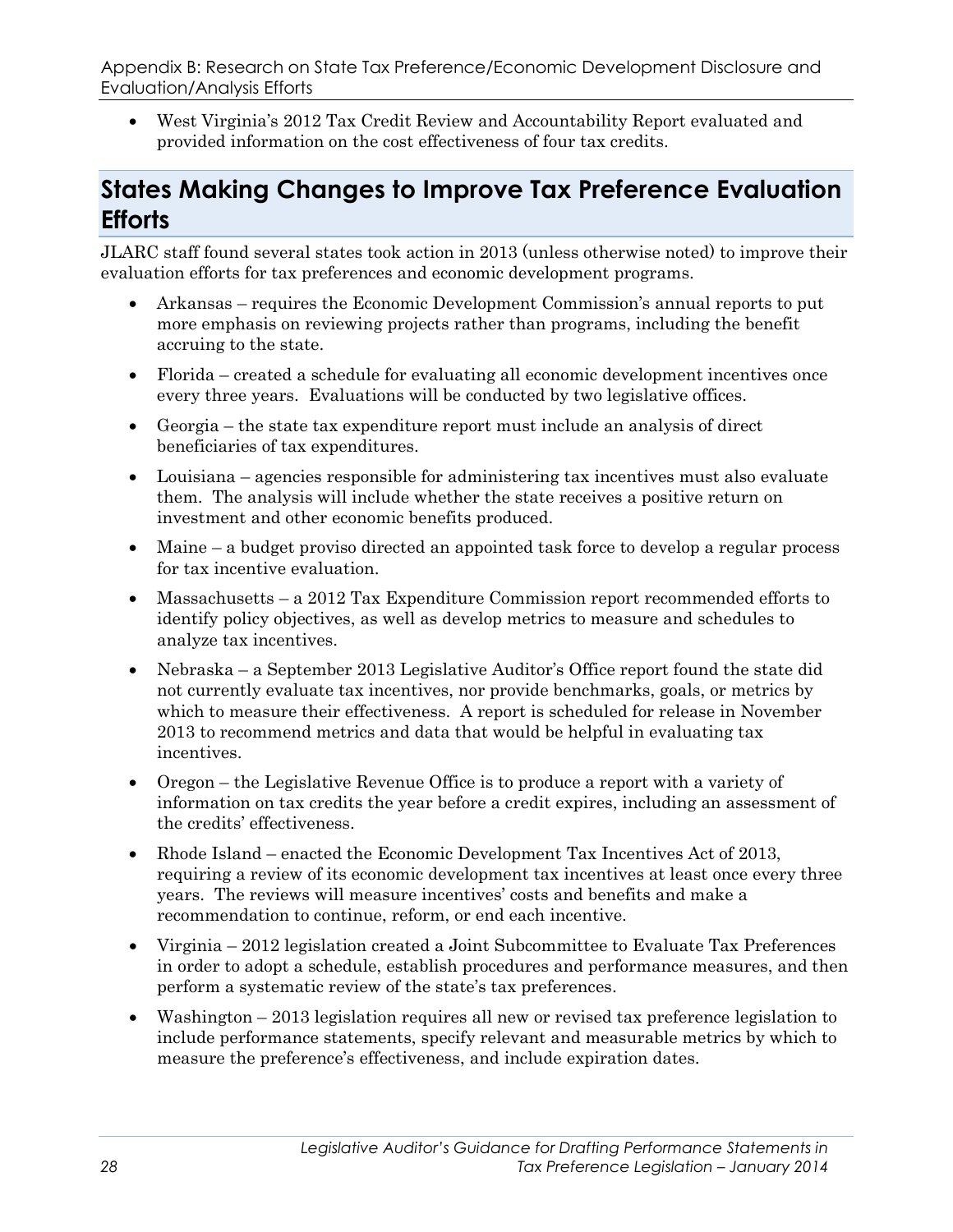#### *Resources include:*

- Robert Zahradnik and Josh Goodman, The Pew Charitable Trust
- The Pew Center on the State's "Excellence Counts" report (2012)
- Good Jobs First organization's online "Accountability" database (http://www.goodjobsfirst.org/accountabledevelopment)
- Connecticut Office of Legislative Research report, "Business Tax Credit Disclosure in Other States" (August 31, 2012)
- Nebraska Legislative Audit Office report "Comparison of Selected Nebraska Business Tax Incentives with Tax Incentives in Other States" (September 2013)
- Various web sites for all state tax administration departments, economic development departments, legislative agencies, transparency/sunshine web site, etc.

### <span id="page-33-0"></span>**Examples of Sources of Data for Evaluating Tax Preferences**

| <b>Washington State Data Sources:</b>           |                                                                                                   |  |  |  |  |
|-------------------------------------------------|---------------------------------------------------------------------------------------------------|--|--|--|--|
| Office of Financial Management                  | http://www.ofm.wa.gov/forecasting/                                                                |  |  |  |  |
| Department of Revenue                           | http://dor.wa.gov/Content/AboutUs/StatisticsAndReports/Default<br>.aspx                           |  |  |  |  |
| <b>Employment Security Department</b>           | https://fortress.wa.gov/esd/employmentdata/                                                       |  |  |  |  |
| Municipal Research and Services<br>Center       | http://www.mrsc.org/                                                                              |  |  |  |  |
| Department of Ecology                           | http://www.ecy.wa.gov/database.html                                                               |  |  |  |  |
| <b>Insurance Commissioner</b>                   | http://www.insurance.wa.gov/companies/financial-reporting-tax-<br>requirements/annual-statements/ |  |  |  |  |
| <b>Economic and Revenue Forecast</b><br>Council | http://www.erfc.wa.gov/                                                                           |  |  |  |  |
| Secretary of State Corporations<br>Division     | http://www.sos.wa.gov/corps/                                                                      |  |  |  |  |
| <b>Department Natural Resources</b>             | (http://fortress.wa.gov/dnr/app1/dataweb/dmmatrix.html                                            |  |  |  |  |
| Department of Transportation                    | http://www.wsdot.wa.gov/mapsdata.htm                                                              |  |  |  |  |
| Department of Health                            | http://www.doh.wa.gov/DataandStatisticalReports.aspx                                              |  |  |  |  |
| Department of Licensing                         | http://www.dol.wa.gov/about/data.html?footer                                                      |  |  |  |  |
| <b>Federal Data Sources:</b>                    |                                                                                                   |  |  |  |  |
| USA.com                                         | http://www.usa.gov/Topics/Reference-Shelf/Data.shtml                                              |  |  |  |  |
| <b>Principal Statistical Agencies</b>           | http://www.fedstats.gov/agencies/agencies.html                                                    |  |  |  |  |
| <b>Bureau of Economic Analysis</b>              | http://www.fedstats.gov/key stats/index.php?id=BEA                                                |  |  |  |  |
| <b>Bureau of Justice Statistics</b>             | http://www.fedstats.gov/key_stats/index.php?id=BJS                                                |  |  |  |  |
| <b>Bureau of Labor Statistics</b>               | http://www.fedstats.gov/key_stats/index.php?id=BLS                                                |  |  |  |  |
| <b>Bureau of Transportation Statistics</b>      | http://www.fedstats.gov/key_stats/index.php?id=BTS                                                |  |  |  |  |
| Census Bureau                                   | http://www.fedstats.gov/key stats/index.php?id=CEN                                                |  |  |  |  |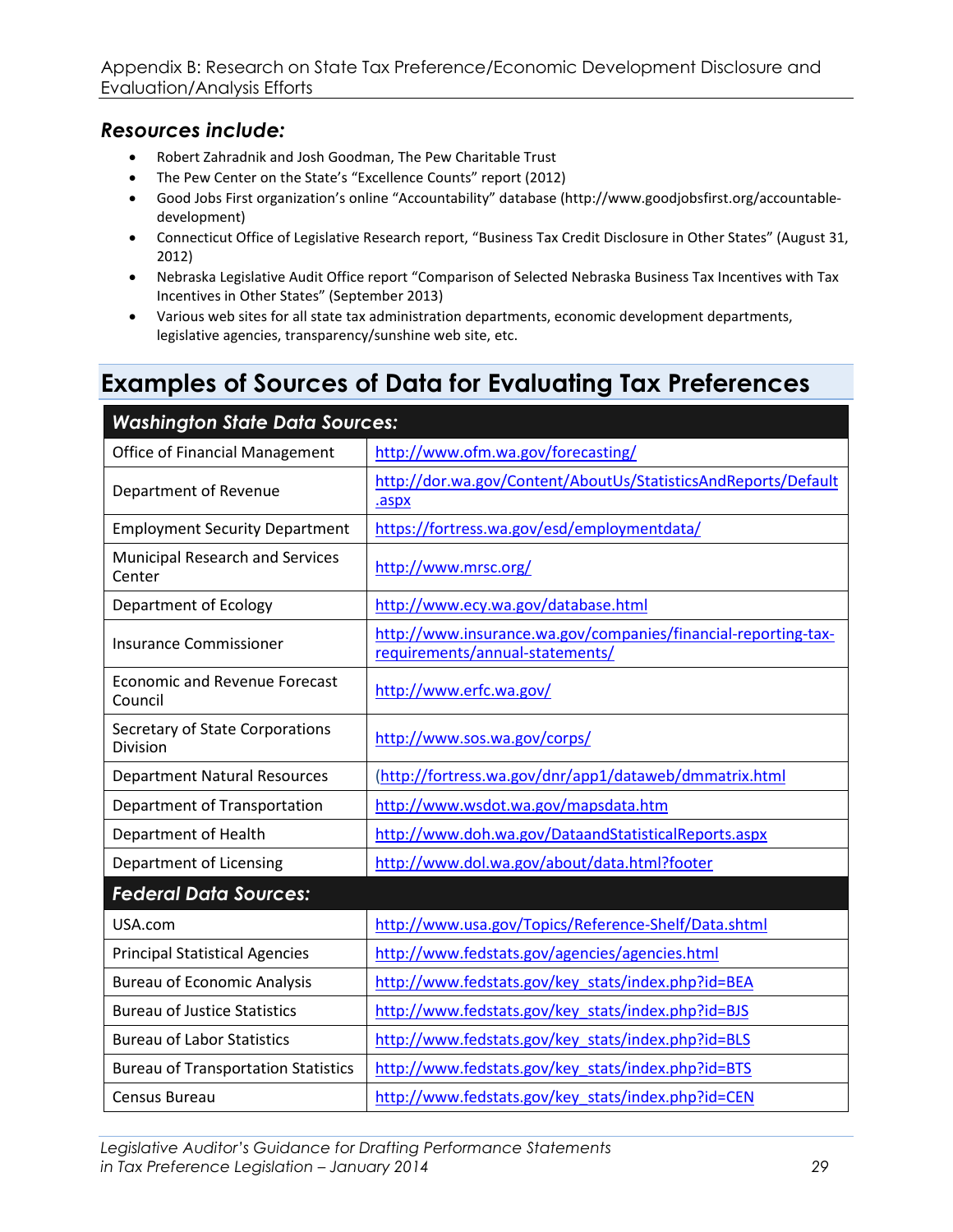Appendix B: Research on State Tax Preference/Economic Development Disclosure and Evaluation/Analysis Efforts

| Economic Research Service,<br>Department of Agriculture                                      | http://www.fedstats.gov/key_stats/index.php?id=ERS                       |  |  |  |
|----------------------------------------------------------------------------------------------|--------------------------------------------------------------------------|--|--|--|
| <b>Energy Information Administration</b>                                                     | http://www.fedstats.gov/key_stats/index.php?id=EIA                       |  |  |  |
| <b>Environmental Protection Agency</b>                                                       | http://www.fedstats.gov/key_stats/index.php?id=EPA                       |  |  |  |
| Internal Revenue Service, Statistics<br>of Income                                            | http://www.fedstats.gov/key_stats/index.php?id=SOI                       |  |  |  |
| <b>National Agricultural Statistics</b><br>Service                                           | http://www.fedstats.gov/key_stats/index.php?id=NASS                      |  |  |  |
| <b>National Center for Education</b><br><b>Statistics</b>                                    | http://www.fedstats.gov/key_stats/index.php?id=NCES                      |  |  |  |
| <b>National Center for Health</b><br><b>Statistics</b>                                       | http://www.fedstats.gov/key_stats/index.php?id=NCHS                      |  |  |  |
| National Science Foundation,<br><b>Science Resources Statistics</b>                          | http://www.fedstats.gov/key stats/index.php?id=SRS                       |  |  |  |
| Office of Management and Budget                                                              | http://www.fedstats.gov/key_stats/index.php?id=OMB                       |  |  |  |
| Social Security Administration,<br>Office of Policy                                          | http://www.fedstats.gov/key stats/index.php?id=SSA                       |  |  |  |
| A list of other Federal Agencies with data can be found at http://www.fedstats.gov/agencies/ |                                                                          |  |  |  |
| <b>Other Government Data Sources:</b>                                                        |                                                                          |  |  |  |
|                                                                                              |                                                                          |  |  |  |
| Federal Reserve System                                                                       | http://www.federalreserve.gov/econresdata/default.htm                    |  |  |  |
| Federal Reserve Band of San<br>Francisco                                                     | http://www.frbsf.org/economic-research/                                  |  |  |  |
| Federal Reserve Bank of New York                                                             | http://www.newyorkfed.org/research/data_indicators/index.html            |  |  |  |
| Federal Reserve Bank of St. Louis                                                            | http://research.stlouisfed.org/fred2/                                    |  |  |  |
| Security and Exchange Commission                                                             | http://www.sec.gov/cgi-bin/srch-edgar                                    |  |  |  |
| <b>Other Sources of Data:</b>                                                                |                                                                          |  |  |  |
| National Bureau of Economic<br>Research                                                      | http://www.nber.org/data/                                                |  |  |  |
| <b>American Economic Association</b>                                                         | http://rfe.org/showCat.php?cat_id=3                                      |  |  |  |
| <b>Commercial Data Providers:</b>                                                            |                                                                          |  |  |  |
| Moody's Analytics                                                                            | https://www.economy.com/store/default.aspx                               |  |  |  |
| <b>IHS</b>                                                                                   | http://www.ihs.com/products/global-insight/data-<br>analytics/index.aspx |  |  |  |
| <b>S&amp;P Dow Jones Indices</b>                                                             | http://us.spindices.com/                                                 |  |  |  |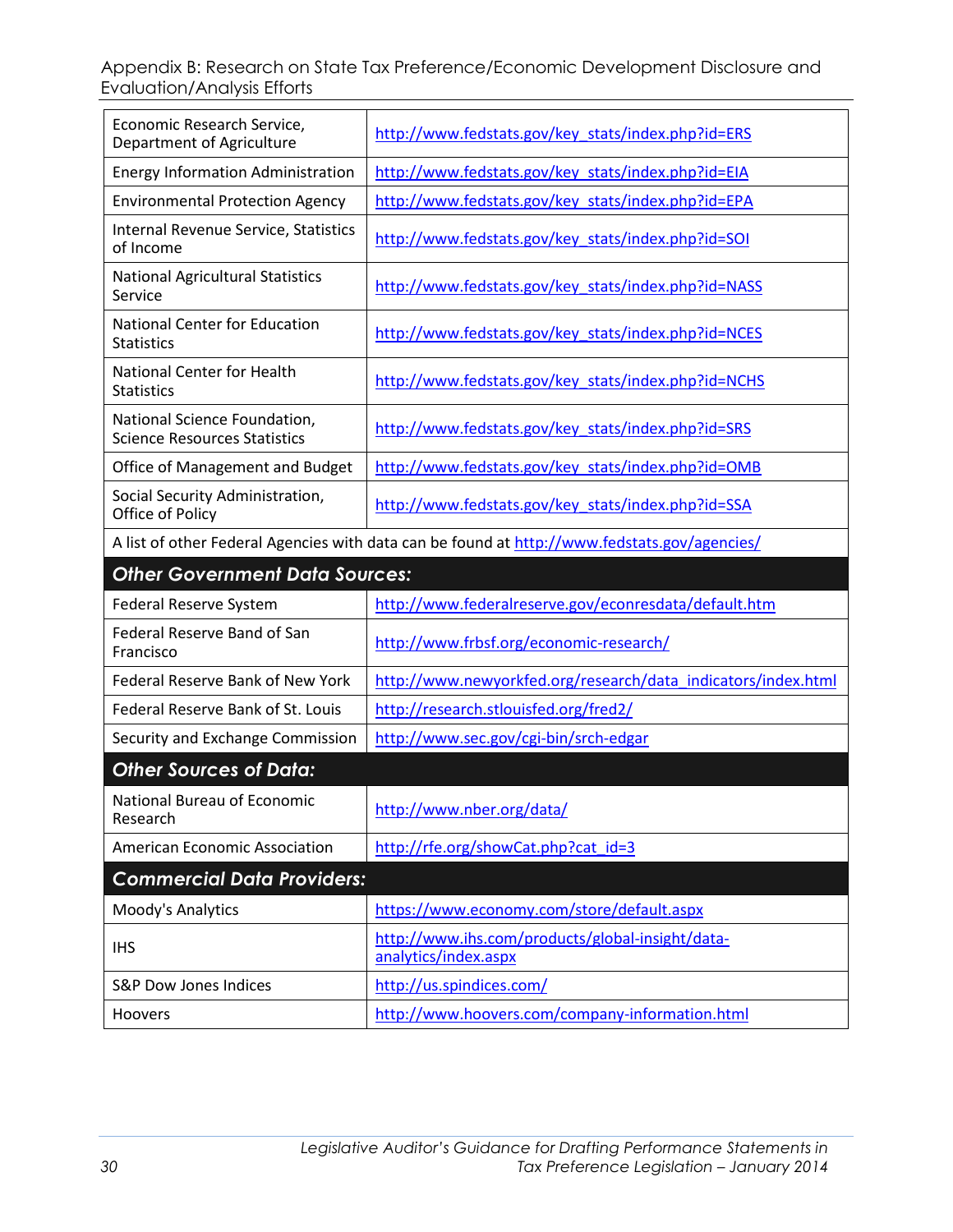# <span id="page-35-0"></span>**Appendix C: JLARC Staff Research on Tax Incentive Disclosure and Evaluation**

|                   | <b>Beneficiary Disclosure (Minimum 3 Programs)</b>       |                                                                     |                                                                        |                                                            |                                                |
|-------------------|----------------------------------------------------------|---------------------------------------------------------------------|------------------------------------------------------------------------|------------------------------------------------------------|------------------------------------------------|
| <b>State</b>      | <b>Portal or</b><br><b>Searchable</b><br><b>Database</b> | <b>Spreadsheet</b><br>or Report<br><b>Issued by</b><br><b>State</b> | <b>Beneficiary</b><br><b>Application or</b><br><b>Report Published</b> | <b>Evaluation of</b><br><b>Effectiveness</b><br>since 2010 | 2013 Action<br>to Improve<br><b>Evaluation</b> |
| Alabama           |                                                          |                                                                     |                                                                        |                                                            |                                                |
| Alaska            |                                                          |                                                                     |                                                                        |                                                            |                                                |
| Arizona           |                                                          |                                                                     |                                                                        | $\checkmark$                                               |                                                |
| Arkansas          |                                                          |                                                                     |                                                                        | Partial                                                    | $\checkmark$                                   |
| California        |                                                          |                                                                     |                                                                        | $\checkmark$                                               |                                                |
| Colorado          |                                                          | $\checkmark$                                                        |                                                                        | Partial                                                    |                                                |
| Connecticut       |                                                          | $\checkmark$                                                        |                                                                        | $\checkmark$                                               |                                                |
| Delaware          |                                                          |                                                                     |                                                                        | $\checkmark$                                               |                                                |
| Florida           | $\checkmark$                                             |                                                                     |                                                                        | $\checkmark$                                               | $\checkmark$                                   |
| Georgia           |                                                          |                                                                     |                                                                        |                                                            | $\checkmark$                                   |
| Hawaii            |                                                          |                                                                     |                                                                        |                                                            |                                                |
| Idaho             |                                                          |                                                                     |                                                                        |                                                            |                                                |
| Illinois          |                                                          | $\checkmark$                                                        |                                                                        |                                                            |                                                |
| Indiana           | $\checkmark$                                             |                                                                     |                                                                        |                                                            |                                                |
| lowa              |                                                          | $\checkmark$                                                        |                                                                        | $\checkmark$                                               |                                                |
| Kansas            |                                                          |                                                                     |                                                                        |                                                            |                                                |
| Kentucky          |                                                          |                                                                     | $\checkmark$                                                           |                                                            |                                                |
| Louisiana         | $\checkmark$                                             |                                                                     | ✓                                                                      | $\checkmark$                                               | $\checkmark$                                   |
| Maine             |                                                          |                                                                     |                                                                        |                                                            | $\checkmark$                                   |
| Maryland          |                                                          | $\checkmark$                                                        |                                                                        |                                                            |                                                |
| Massachusetts     |                                                          | $\checkmark$                                                        |                                                                        | Partial                                                    |                                                |
| Michigan          | $\checkmark$                                             |                                                                     |                                                                        | Partial                                                    |                                                |
| Minnesota         |                                                          | Partial                                                             |                                                                        | Partial                                                    |                                                |
| Mississippi       |                                                          |                                                                     |                                                                        |                                                            |                                                |
| Missouri          |                                                          | $\checkmark$                                                        |                                                                        | Partial                                                    |                                                |
| Montana           |                                                          |                                                                     |                                                                        |                                                            |                                                |
| Nebraska          |                                                          | $\checkmark$                                                        |                                                                        | $\checkmark$                                               | $\checkmark$                                   |
| Nevada            |                                                          |                                                                     |                                                                        |                                                            |                                                |
| New Hampshire     |                                                          |                                                                     |                                                                        |                                                            |                                                |
| New Jersey        |                                                          | $\checkmark$                                                        |                                                                        |                                                            |                                                |
| <b>New Mexico</b> |                                                          |                                                                     |                                                                        | Partial                                                    |                                                |
| New York          |                                                          | Partial                                                             |                                                                        | $\checkmark$                                               |                                                |
| North Carolina    |                                                          | $\checkmark$                                                        |                                                                        |                                                            |                                                |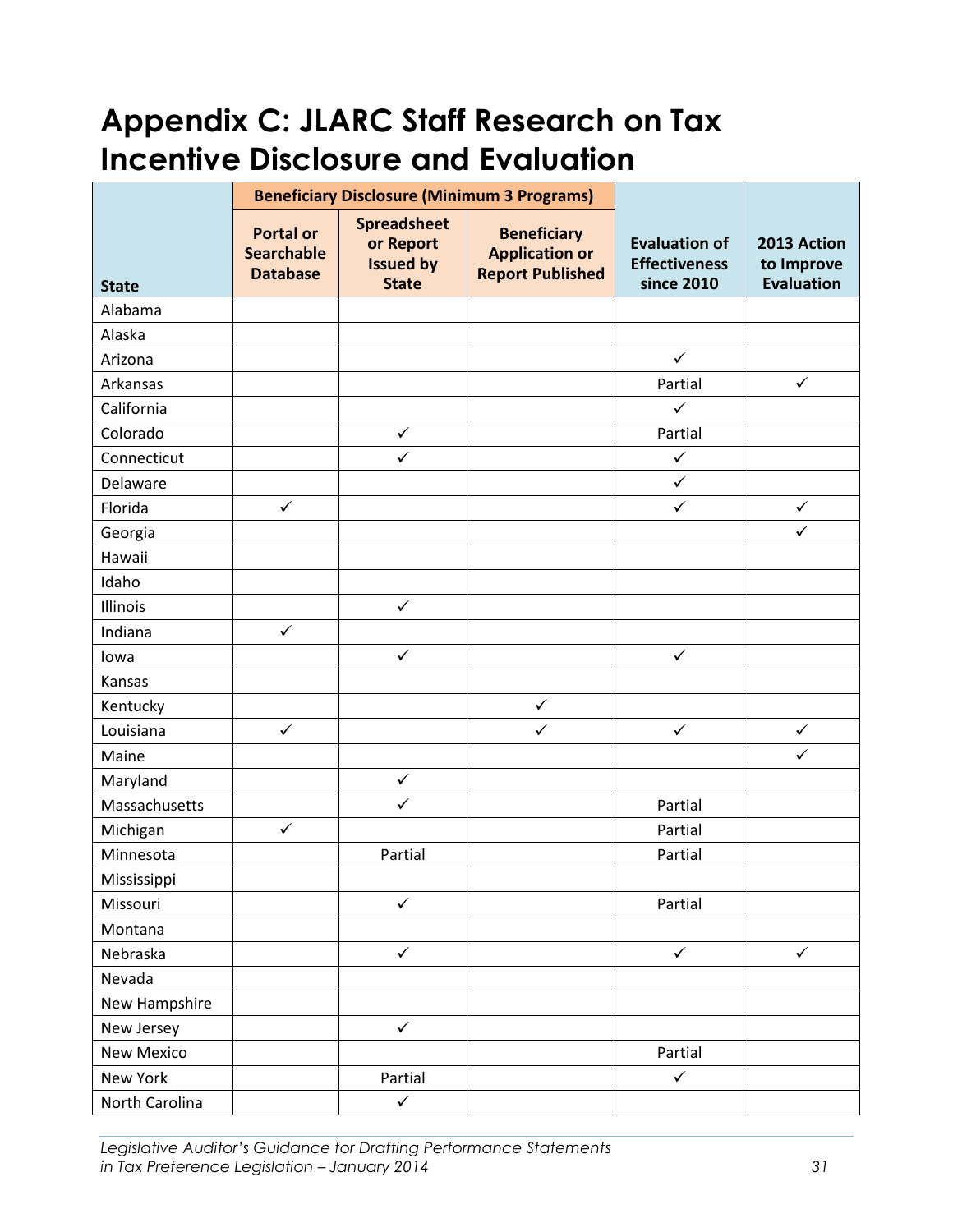|                |                                                          | <b>Beneficiary Disclosure (Minimum 3 Programs)</b>                  |                                                                        |                                                            |                                                |
|----------------|----------------------------------------------------------|---------------------------------------------------------------------|------------------------------------------------------------------------|------------------------------------------------------------|------------------------------------------------|
| <b>State</b>   | <b>Portal or</b><br><b>Searchable</b><br><b>Database</b> | <b>Spreadsheet</b><br>or Report<br><b>Issued by</b><br><b>State</b> | <b>Beneficiary</b><br><b>Application or</b><br><b>Report Published</b> | <b>Evaluation of</b><br><b>Effectiveness</b><br>since 2010 | 2013 Action<br>to Improve<br><b>Evaluation</b> |
| North Dakota   |                                                          |                                                                     |                                                                        |                                                            |                                                |
| Ohio           |                                                          | $\checkmark$                                                        |                                                                        |                                                            |                                                |
| Oklahoma       | $\checkmark$                                             |                                                                     |                                                                        |                                                            |                                                |
| Oregon         |                                                          | $\checkmark$                                                        | $\checkmark$                                                           | $\checkmark$                                               | $\checkmark$                                   |
| Pennsylvania   | $\checkmark$                                             |                                                                     |                                                                        | $\checkmark$                                               |                                                |
| Rhode Island   |                                                          | $\checkmark$                                                        |                                                                        |                                                            | ✓                                              |
| South Carolina |                                                          |                                                                     |                                                                        |                                                            |                                                |
| South Dakota   |                                                          |                                                                     |                                                                        |                                                            |                                                |
| Tennessee      | $\checkmark$                                             | $\checkmark$                                                        |                                                                        | Partial                                                    |                                                |
| Texas          |                                                          | $\checkmark$                                                        |                                                                        | $\checkmark$                                               |                                                |
| Utah           | $\checkmark$                                             |                                                                     |                                                                        |                                                            |                                                |
| Vermont        |                                                          | $\checkmark$                                                        | $\checkmark$                                                           | Partial                                                    |                                                |
| Virginia       |                                                          | Partial                                                             |                                                                        | $\checkmark$                                               |                                                |
| Washington     |                                                          | ✓                                                                   | $\checkmark$                                                           | $\checkmark$                                               | ✓                                              |
| West Virginia  |                                                          |                                                                     |                                                                        | $\checkmark$                                               |                                                |
| Wisconsin      | $\checkmark$                                             | $\checkmark$                                                        |                                                                        | Partial                                                    |                                                |
| Wyoming        |                                                          |                                                                     |                                                                        |                                                            |                                                |

\* Resources used include Pew Center "Evidence Counts" report - 2012; Good Jobs First 50 State Accountability database and data; search of states' tax dept, economic development dept, leg review and other sites. Criteria for checkmark for disclosure: at least 3 incentive/preference programs with disclosure of recipients. Criteria for checkmark on evaluation: At least one study/evaluation/analysis since 2010 determining the effectiveness of incentives in meeting proposed goals or cost/benefit analysis.